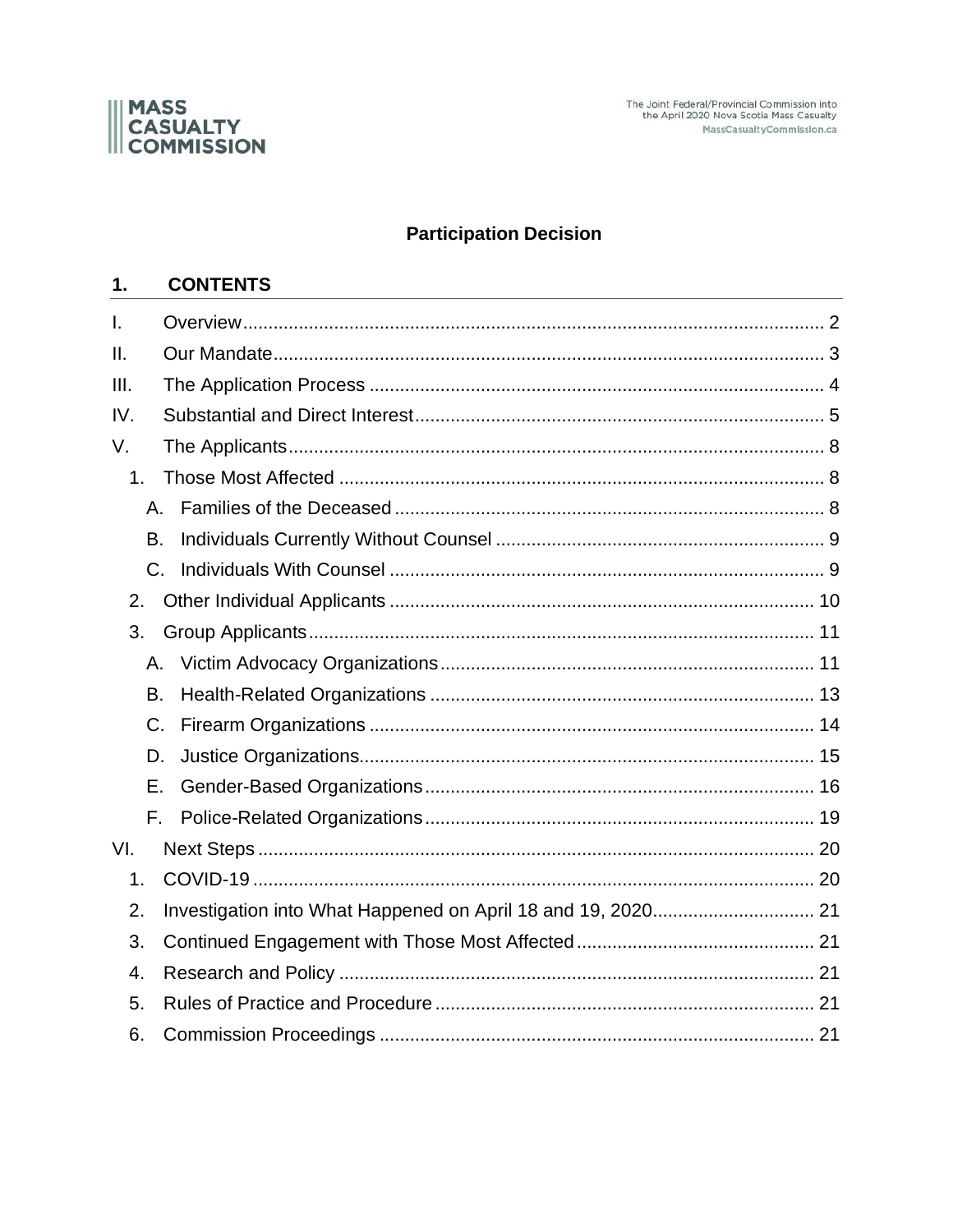## **I. Overview**

- [1] By joint Orders in Council dated October 21, 2020, the Governments of Canada and Nova Scotia established this Mass Casualty Commission to examine the April 18-19, 2020 mass casualty in Nova Scotia and to provide meaningful recommendations to help protect Canadians in the future. The goal is to make us all safer in our homes and our communities. We are mandated to report our findings and make recommendations by November 2022.
- [2] One of our first important tasks is to identify individuals and groups who may assist us by participating in our various proceedings. The extent of their participation can cover a wide spectrum – from a role involving a particular aspect of our mandate to those who will participate more frequently across a range of Commission proceedings. The form of participation may be required or it may be by invitation and can include, for example, testifying under oath (or a promise to tell the truth) to partaking in roundtable discussions to providing expert reports and opinion evidence. Groups of participants can also contribute in coalitions.
- [3] Our Orders in Council prescribe "an opportunity for appropriate participation" (also known as standing) to:
	- (a) the Government of Canada,
	- (b) the Government of Nova Scotia, and
	- (c) "the victims and families of the victims".
- [4] Therefore, our present task is to grant an opportunity for appropriate participation to others with "a substantial and direct interest in the subject matter." We can also recommend that the Clerk of the Privy Council provide funding for those who "would not otherwise be able to participate". However, it is important to note that funding is disbursed based on Treasury Board guidelines and may not cover all costs of participation.
- [5] To complete this aspect of our mandate, we broadly circulated a Call for Applications to prospective Applicants, through a variety of media.
- [6] In our analysis that follows, we will:
	- a) provide a summary of our mandate;
	- b) describe our application process;
	- c) consider what it means to have a "substantial and direct interest in the subject matter";
	- d) identify the various Applicants, the nature of their potential contribution, and our decision for each (including funding recommendations and directions regarding coalitions); and
	- e) describe the next steps in our process.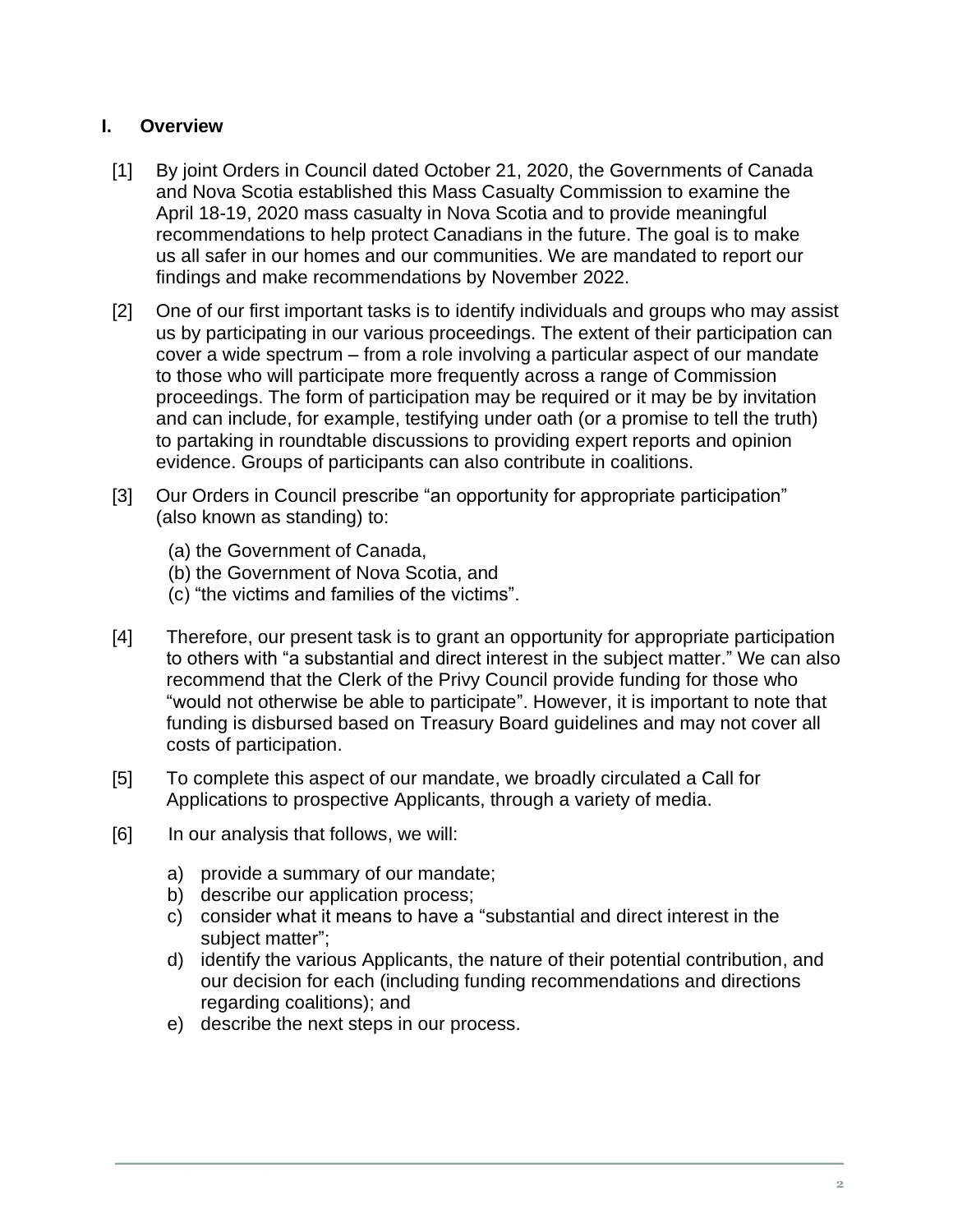## <span id="page-2-0"></span>**II. Our Mandate**

- [7] Public inquiries, such as ours, are expected to go beneath the surface to examine the broader context in which the mass casualty of April 18 and 19, 2020 occurred.
- [8] In general terms, the Orders in Council direct us to examine:
	- (1) The causes, context and circumstances giving rise to the mass casualty;
	- (2) Responses by police and other service providers;
	- (3) Applicable policies and training for the police and other various service providers;
	- (4) Communication by the police and other service providers with those most affected and the public generally;
	- (5) Communications among all the various service providers;
	- (6) The role of intimate partner violence and gender-based violence;
	- (7) Access to firearms; and
	- (8) The disposal of surplus police equipment.
- [9] Our Commission, from the outset, has been and will continue to be completely independent from the federal and provincial governments, in fulfilling its mandate. We started our work from scratch when the Orders in Council were issued. Since then, we have independently built our team, secured our offices (away from government offices) and begun our work.
- [10] Being independent also means that we have the ability to control our own process and to make rules regarding the procedures that will govern the Inquiry. Some of the powers of the Commissioners are described in the federal and Nova Scotia Public Inquiries legislation.<sup>1</sup>
- [11] Our independence will continue for the duration of our mandate.
- [12] It is important to understand that our Commission is not a court nor a branch of the judiciary. Instead, public inquiries such as ours are investigative.
- [13] The function of our Commission is therefore very different from a civil trial or criminal prosecution, which are adversarial. We will not make findings of civil or criminal liability. Assigning punishment is not the purpose of an inquiry. In fact, the Orders in Council explicitly prevent us from doing this.
- [14] Another characteristic of public inquiries is that, unlike civil and criminal proceedings, which focus on narrow issues between parties, public inquiries focus on broader systemic and institutional issues.

<sup>1</sup>As a joint federal and provincial public inquiry, the relevant legislation is the federal *Inquiries Act*, R.S.C., 1985, c. I-11 and the Nova Scotia *Public Inquiries Act*. R.S., c. 372, s. 1.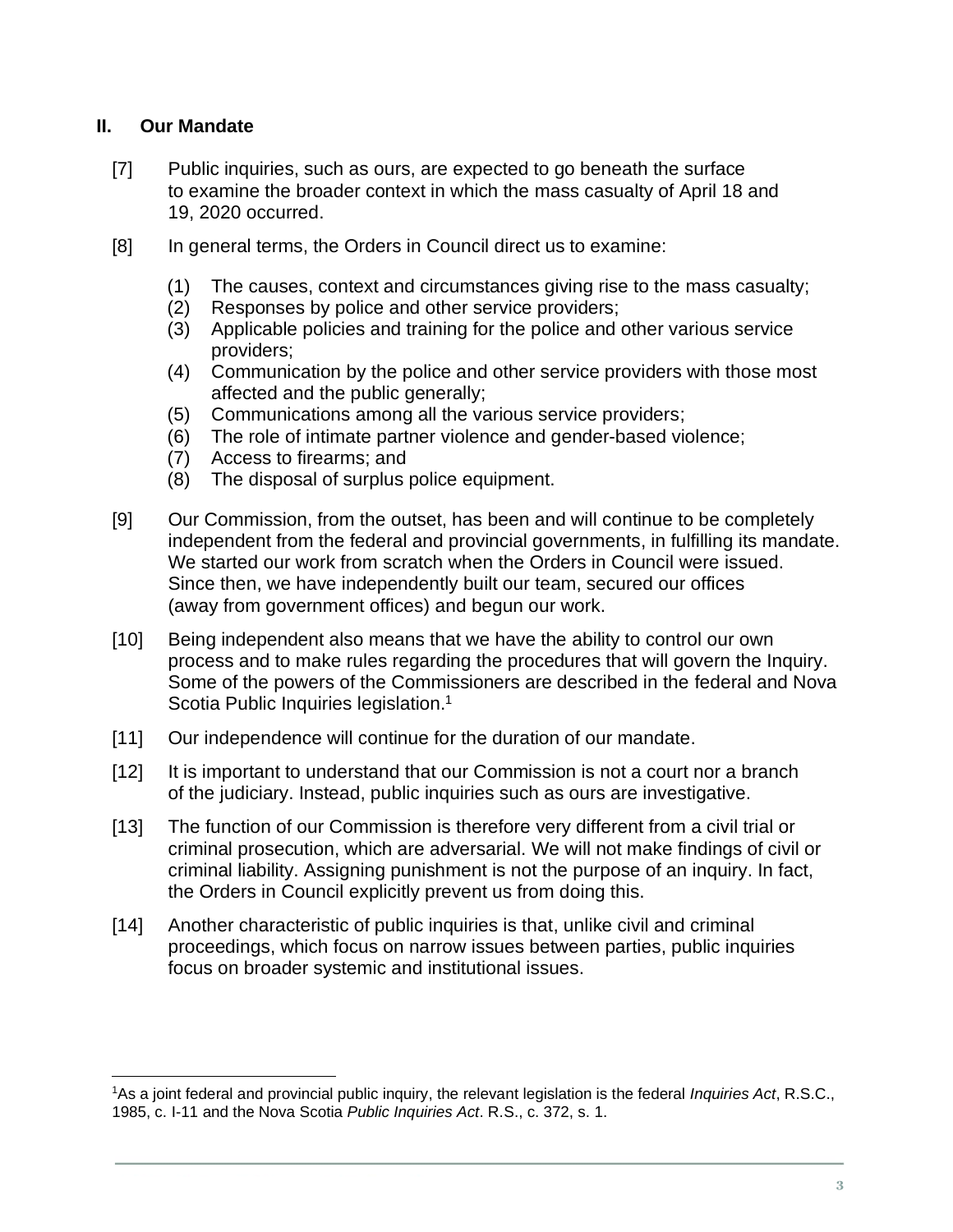- [15] It is also helpful to highlight the role of Commission Counsel, a function that is not always understood. They are lawyers who provide advice to the Commissioners. Commission Counsel, like the Commissioners, are objective and impartial. However, they report to and act under the direction of Commissioners.
- [16] The Commission must serve the public interest in achieving its mandate and the primary role of Commission Counsel is to represent the public interest. They are responsible for ensuring that all issues that bear on the public interest are brought to the attention of the Commissioners. They are not adversarial nor are they partisan. Commission Counsel are not criminal prosecutors nor is their role similar to lawyers who represent plaintiffs or defendants in civil proceedings.
- [17] Commission Counsel will assist the Commissioners throughout the public inquiry in discharging their mandate and will ensure the orderly conduct of the inquiry process. We have directed Commission Counsel to consult with Participants in order to inform our determinations regarding the appropriate extent of their involvement.
- [18] While today marks the first public proceeding of the Commission, we have been fully engaged since receiving our mandate. Our first priority has been engaging with families of the deceased and with survivors. In addition, we have been hiring the Commission team, building our website, establishing our offices in Truro and Halifax, drafting Rules on Participation and Funding, and developing a community engagement plan. All team members have been selected independently. This includes Commission Counsel, Investigators, Policy Analysts, Community Liaison, Mental Health and Public Engagement Officers, Document Management Personnel, and other administrative staff to assist the Commission in its important work. The Commission team has been gathering and analyzing documents, conducting research, identifying witnesses and experts, and making preparations for the public proceedings.
- [19] We are committed to working in a respectful, transparent and independent way.
- [20] In honouring this commitment, we will regularly post information on the website. This will include the rules that govern our work, expert reports, our schedule of proceedings (including community engagement events), transcripts of the public hearings (in both official languages), the schedule and content of the roundtables and other policy meetings. We invite everyone to consult our website which will be updated regularly and will provide timely information on the work of the Commission.

#### <span id="page-3-0"></span>**III. The Application Process**

- [21] The rules governing this application process were included in the Call for Participants and are posted on the [website.](https://masscasualtycommission.ca/files/documents/participation/Applications-for-Participation-Rules-on-participation-and-funding.pdf)
- [22] With regard to funding requests by Applicants, Rule 17 states: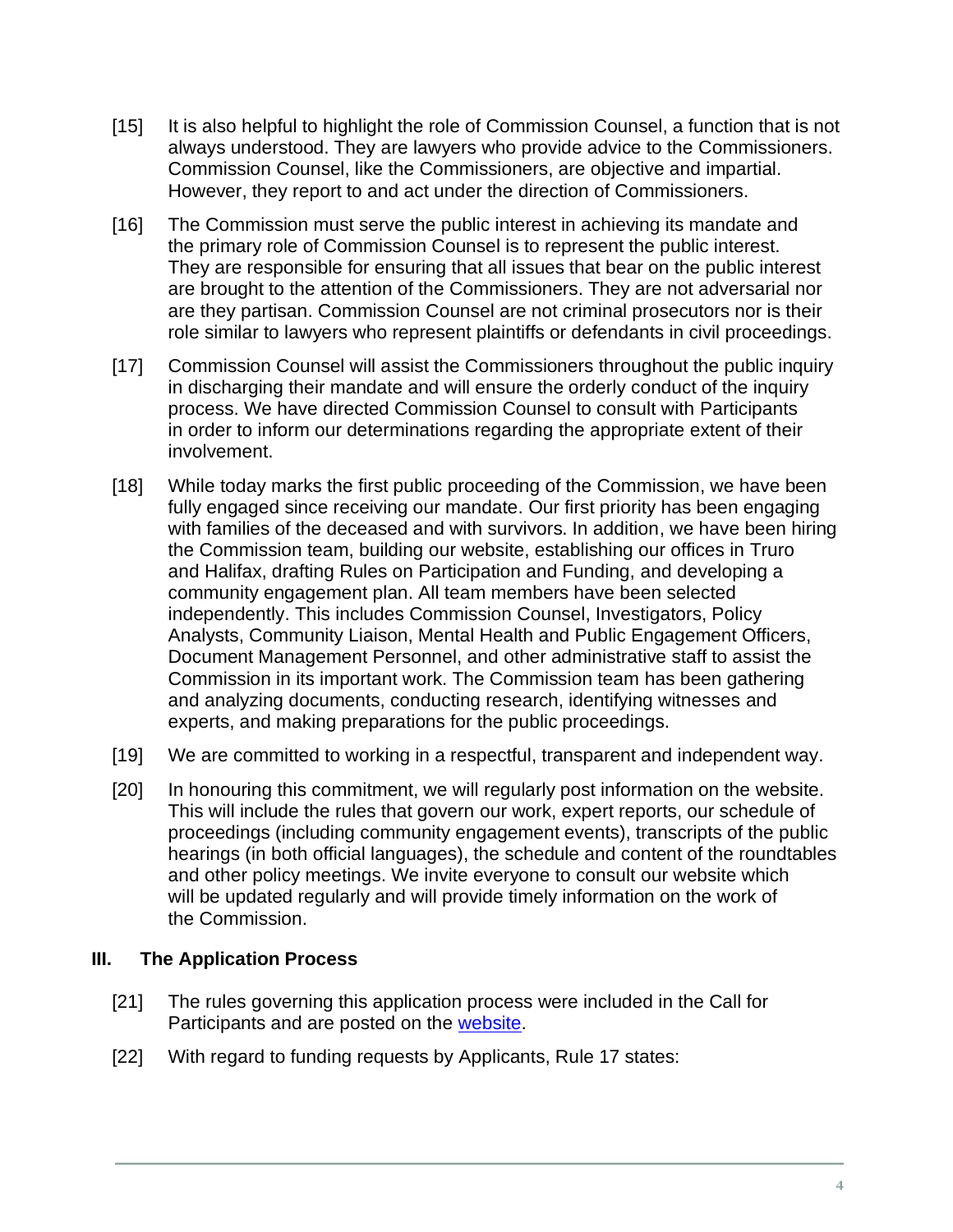Pursuant to the mandate of the Commission, the Commissioners may make recommendations to the Clerk of the Privy Council regarding funding for a participant, where, in the view of the Commissioners, the person would not otherwise be able to participate in the Commission without such funding. Funding recommendations will correlate with the Commissioners' determination of the appropriate degree of participation for each application for funding.

- [23] It is important to note that under our Orders in Council, we can only *recommend* funding for Participants. It will be up to the Clerk of the Privy Council to approve all funding "in accordance with approved [Treasury Board] guidelines respecting the remuneration and reimbursement and the assessment of accounts". Again, funding is disbursed based on these guidelines and may not cover all costs of participation.
- [24] Upon being granted the opportunity for appropriate participation, a Participant agrees to adhere to the Commission's Rules of Practice and Procedure.
- [25] As noted, there will be a variety of ways to participate. These may include written or oral submissions on a particular issue, the opportunity to suggest witnesses to be called by Commission Counsel, the opportunity to make closing submissions in a proceeding, or the opportunity to participate in a community meeting or a policy roundtable.
- [26] We would like to thank the many individuals and groups who applied for an opportunity to participate in the Commission's process. We very much appreciate your interest in our public inquiry, which is of great importance to the people of Nova Scotia and to the entire country.
- [27] It is also important to highlight that it is not necessary to have applied to be a Participant in order to be involved in the Commission's work. For example, members of the public may attend community engagement events and public proceedings. They may also follow our website which will contain updated information on our work, including Rules of Practice and Procedure, various rulings, expert reports, and proceeding schedules.

#### <span id="page-4-0"></span>**IV. Substantial and Direct Interest**

- [28] As noted above, our Orders in Council prescribe "an opportunity for appropriate participation" to:
	- (a) the Government of Canada,
	- (b) the Government of Nova Scotia, and
	- (c) "the victims and families of the victims".
- [29] While the Orders in Council refer to "victims and families of victims", the Commission will generally use the more inclusive phrase "those most affected". Our present task is to grant an opportunity for appropriate participation to others with "a substantial and direct interest in the subject matter of this Inquiry." A "substantial and direct interest" is not defined in the Orders in Council or in any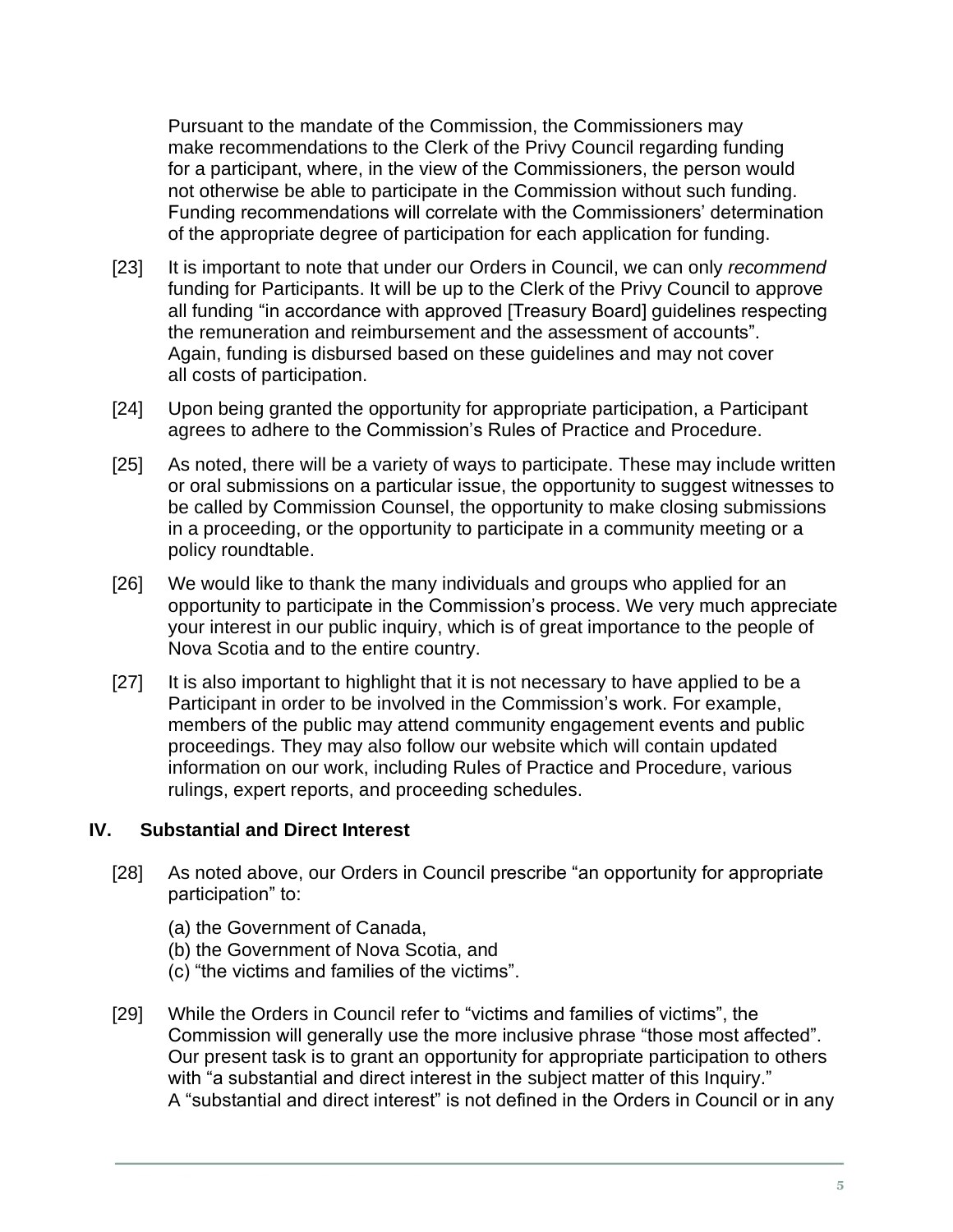of the legislation that governs the Mass Casualty Commission. However, it is a concept frequently used in public inquiries to help determine which people and groups will be permitted to formally participate in the inquiry process. Sometimes the term "standing" is used to describe this role, but our Orders in Council instead refer to "an opportunity for appropriate participation."

- [30] We received applications for participation from a number of individuals and groups who expressed an interest in participating in all or part of the Commission's work. In their applications, they explained their particular connection to the events of April 18 and 19, 2020 or their experience and knowledge in areas that relate to the Commission's mandate.
- [31] Nova Scotians, Canadians, and people around the world felt the impact of the April 18 and 19, 2020 mass casualty. People continue to be affected by what happened and many will be watching the work of the Commission closely. However, the Commissioners are generally expected to provide individuals and groups with a 'substantial and direct interest' with the opportunity for appropriate participation in the inquiry. For example, while witnesses have an important role to play in the fact-finding work of the Commission, they do not necessarily have a substantial and direct interest. Individuals and groups who have a genuine concern about the subject matter of the Commission or have an expertise in an area that will be considered by the Commission may not have substantial and direct interest in the subject matter of the Inquiry. $2$  This does not mean, however, that they will not play a significant role in the work of the Inquiry. Their participation in community engagement activities or through contributions to the research and policy work of the Commission will be of great assistance.
- [32] Public inquiries are well-served by taking a broader approach to the question of participation.<sup>3</sup> Past inquiries have identified factors that Commissioners may consider in determining whether an Applicant has a substantial and direct interest in the Inquiry's work. In the Commission of Inquiry Into the Actions of Canadian Officials in Relation to Maher Arar Inquiry, Commissioner Dennis O'Connor identified four such factors: 1) the mandate of the inquiry; 2) the "nature of that aspect of the public inquiry for which standing is sought;" 3) the type of interest the Applicant has; and 4) the connection of the particular applicant to the Inquiry's mandate.<sup>4</sup> Another factor is whether Applicants have a "continued interest and involvement in the subject matter of the inquiry".<sup>5</sup>

<sup>2</sup> Hon. Dennis R. O'Connor, *Commission of Inquiry Into the Actions of Canadian Officials in Relation to Maher Arar*, Ruling on Standing and Funding (2009) [*Arar Standing Ruling*] at 7-8 available online: [RULING ON STANDING AND FUNDING \(lac-bac.gc.ca\).](https://epe.lac-bac.gc.ca/100/206/301/pco-bcp/commissions/maher_arar/07-09-13/www.ararcommission.ca/eng/ruling01.pdf)

<sup>3</sup> See for example: *Arar Standing Ruling, ibid* and Hon. Eileen E. Gillese**,** *Public Inquiry into the Safety and Security of Residents in the Long-Term Care Homes System*, Ruling on Participation (2018) at 5-9 available online: [Ruling-on-Participation.pdf \(longtermcareinquiry.ca\).](http://longtermcareinquiry.ca/wp-content/uploads/Ruling-on-Participation.pdf)

<sup>4</sup> *Arar Standing Ruling*, *supra* note 2 at 6 -7.

<sup>5</sup> Ronda Bessner and Susan Lightstone, *Public Inquiries in Canada: Law and Practice* (Toronto: Thomson Reuters, 2017) at 134.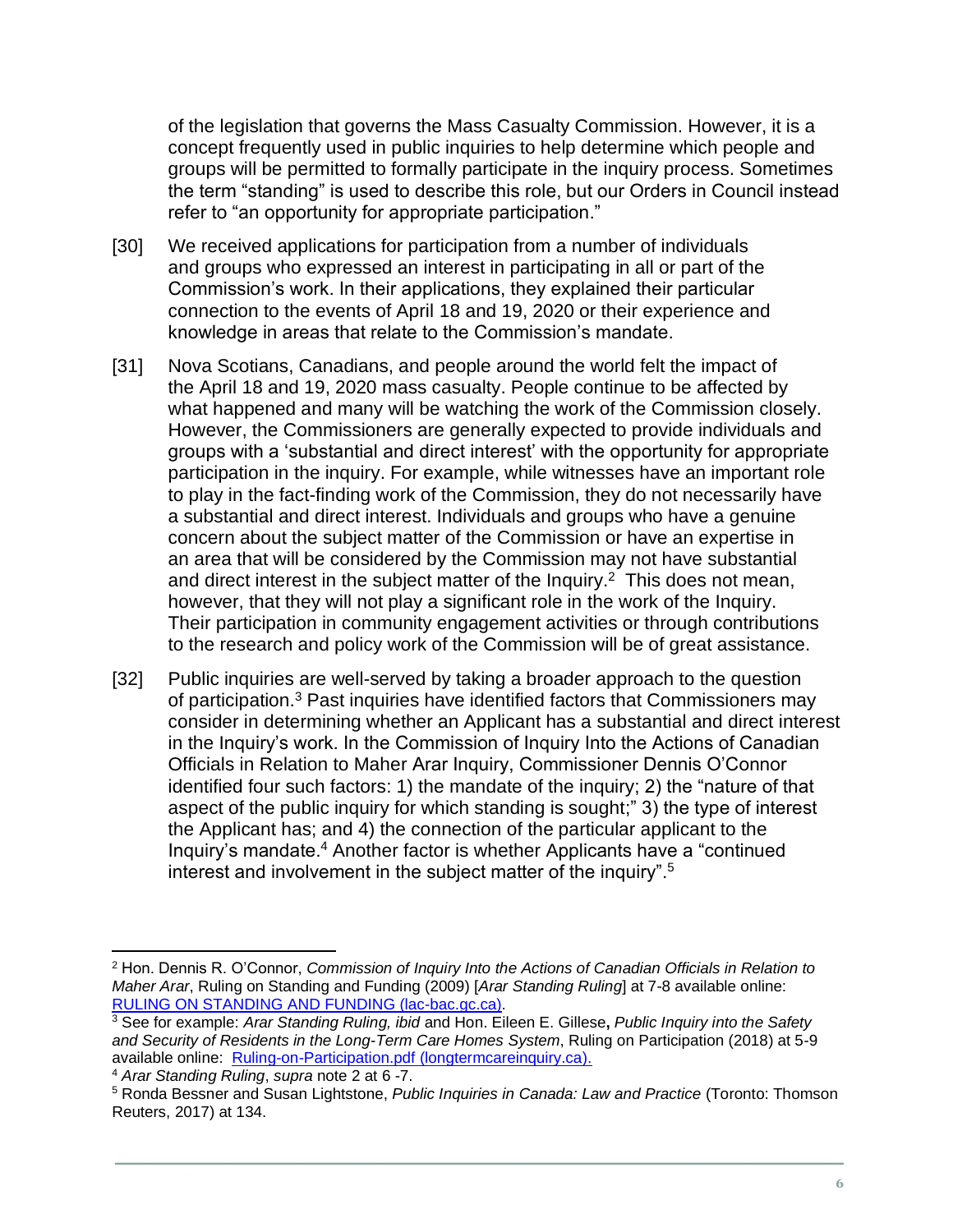- [33] In his decision on standing for the Inquiry into Pediatric Forensic Pathology in Ontario, Commissioner Stephen Goudge identified three additional considerations: 1) whether an Applicant may be significantly affected by the Commission's recommendations; 2) whether an Applicant is uniquely situated to offer information that will assist the Commission with its work; and 3) the requirement to balance the need for a thorough inquiry with the need to avoid duplication.<sup>6</sup>
- [34] Applicants who have demonstrated a continued interest and involvement, or a significant expertise which form the substance of the Mass Casualty Commission's mandate, may be able to meet the "substantial and direct interest" test even if they were not directly involved in the events of April 18 and 19, 2020. They may be invited to participate in appropriate ways in relation to the issues where their contribution will help the Commission fulfill its obligation to conduct a comprehensive public inquiry to determine what happened and to make recommendations to help protect Canadians in the future.<sup>7</sup> This could include providing written submissions on particular aspects of the mandate, participating in policy roundtables or community engagement sessions, or giving expert testimony.
- [35] Directing individuals and groups to participate in relation to the specific issues in which they have a substantial and direct interest ensures the Commission receives the benefits of their contribution without the process becoming unwieldly. Focusing the scope of a Participant's appropriate participation can assist with efficiency, cost-effectiveness, and timeliness.<sup>8</sup>
- [36] In the Arar Inquiry, Commissioner O'Connor decided that granting some applicants limited participation rights allowed the Commission to "obtain the maximum amount of assistance without unduly expanding on the time and expense necessary to achieve [the] mandate."<sup>9</sup> In that instance, such participants were permitted to make submissions about the procedures that would be used at the Inquiry, receive copies of exhibits and make opening and closing submissions. They were also able to participate in the policy review that was the bulk of the recommendation and preventative aspect of the Commission. Similarly in the Walkerton Inquiry, some participants were granted more limited rights, which included the right to access documents, make public submissions, and participate directly in one or more public meetings where the Commissioner was of the view that such participation would make a contribution to the subject matter of the meeting.<sup>10</sup>

<sup>6</sup> Hon. Stephen T. Goudge, *Inquiry into Pediatric Forensic Pathology in Ontario*, Ruling on Standing and Funding (2007) at 3, available online: [Decision on Standing and funding \(gov.on.ca\).](https://www.attorneygeneral.jus.gov.on.ca/inquiries/goudge/li/pdf/Decision_on_Standing_and_Funding_en.pdf)

<sup>7</sup> *Public Inquiries in Canada: Law and Practice, supra* note 5 at 134.

<sup>8</sup> *Public Inquiries in Canada: Law and* Practice, *supra* note 5 at 138.

<sup>9</sup> *Arar Standing Ruling*, *supra* note 2 at 9.

<sup>10</sup> Ontario: *Report of the Walkerton Inquiry, Part One: The Events of May 2000 and Related Issues, Appendix E(ii)* (Toronto: Ministry of the Attorney General, 2002) (Commissioner: The Honourable Dennis R. O'Connor) available online: [THE WALKERTON INQUIRY -](http://www.archives.gov.on.ca/en/e_records/walkerton/legalinfo/docs/ruling.html) Legal Information - RULING ON [STANDING AND FUNDING \(gov.on.ca\).](http://www.archives.gov.on.ca/en/e_records/walkerton/legalinfo/docs/ruling.html)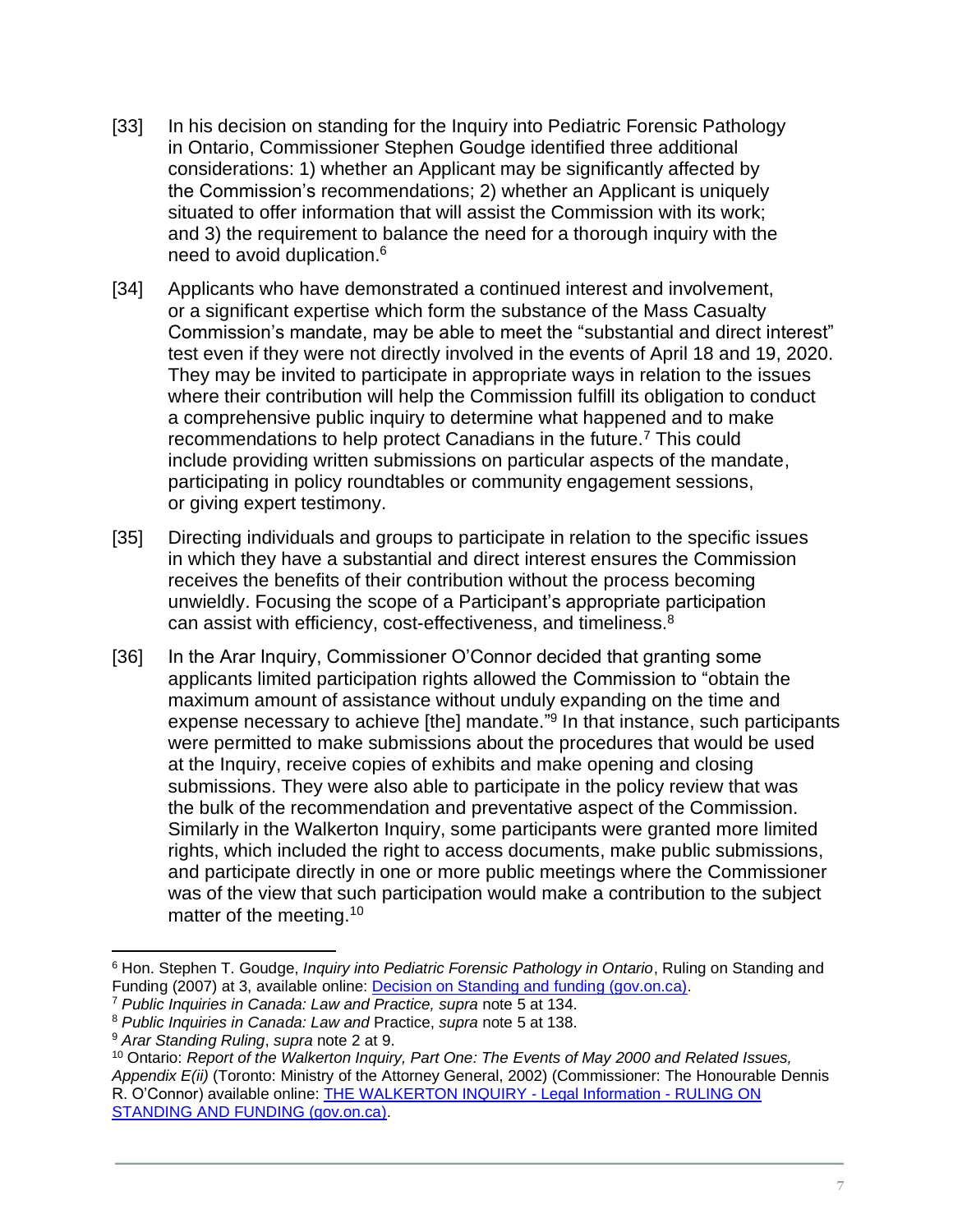- [37] The April 2020 mass casualty visited unthinkable pain upon the families of those who were killed and their communities. It sent shock waves throughout the Province of Nova Scotia that reverberated throughout our entire country. The sheer magnitude of its repercussions prompts us to interpret "substantial and direct interest" broadly so that we may hear as many affected and interested voices as possible.
- [38] At the same time, we have a very extensive mandate to fulfill in a limited period of time. The challenge therefore becomes one of promoting inclusiveness while honouring our time constraints. We will meet this challenge by (a) finding creative and effective ways to efficiently engage Participants, and (b) creating appropriate coalitions so that several Participants with common interests may speak together regarding issues about which they have a particular interest or expertise. Coalitions also offer the advantage of creating balance and reducing duplication where various organizations have similar areas of expertise.

## <span id="page-7-0"></span>**V. The Applicants**

- [39] In this decision, where we determine that an Applicant is granted the opportunity for appropriate participation, we are satisfied that they have met the substantial and direct connection test. Commission Counsel will collaborate with all Participants to determine the extent of their participation.
- [40] Where we recommend that the Clerk of the Privy Council provide funding, we are satisfied that those Participants have met the substantial and direct connection test and "would not otherwise be able to participate". For all Participants for whom we make a funding recommendation, Commission Counsel will collaborate with them to gather further input before the recommendations are finalized.
- [41] The various Applicants fall into three general categories:
	- a) Those most affected;
	- b) Other individuals from whom we require more information; and
	- c) Group applicants.

#### <span id="page-7-1"></span>**1. Those Most Affected**

#### <span id="page-7-2"></span>**A. Families of the Deceased**

- [42] A number of people have applied to participate through their legal counsel. Based on their applications, we have identified these Applicants as follows:
	- 1. Bagley Family
	- 2. Beaton Family
	- 3. Blair Family
	- 4. Bond Family
	- 5. Campbell Family
	- 6. Ellison Family
	- 7. Goulet Family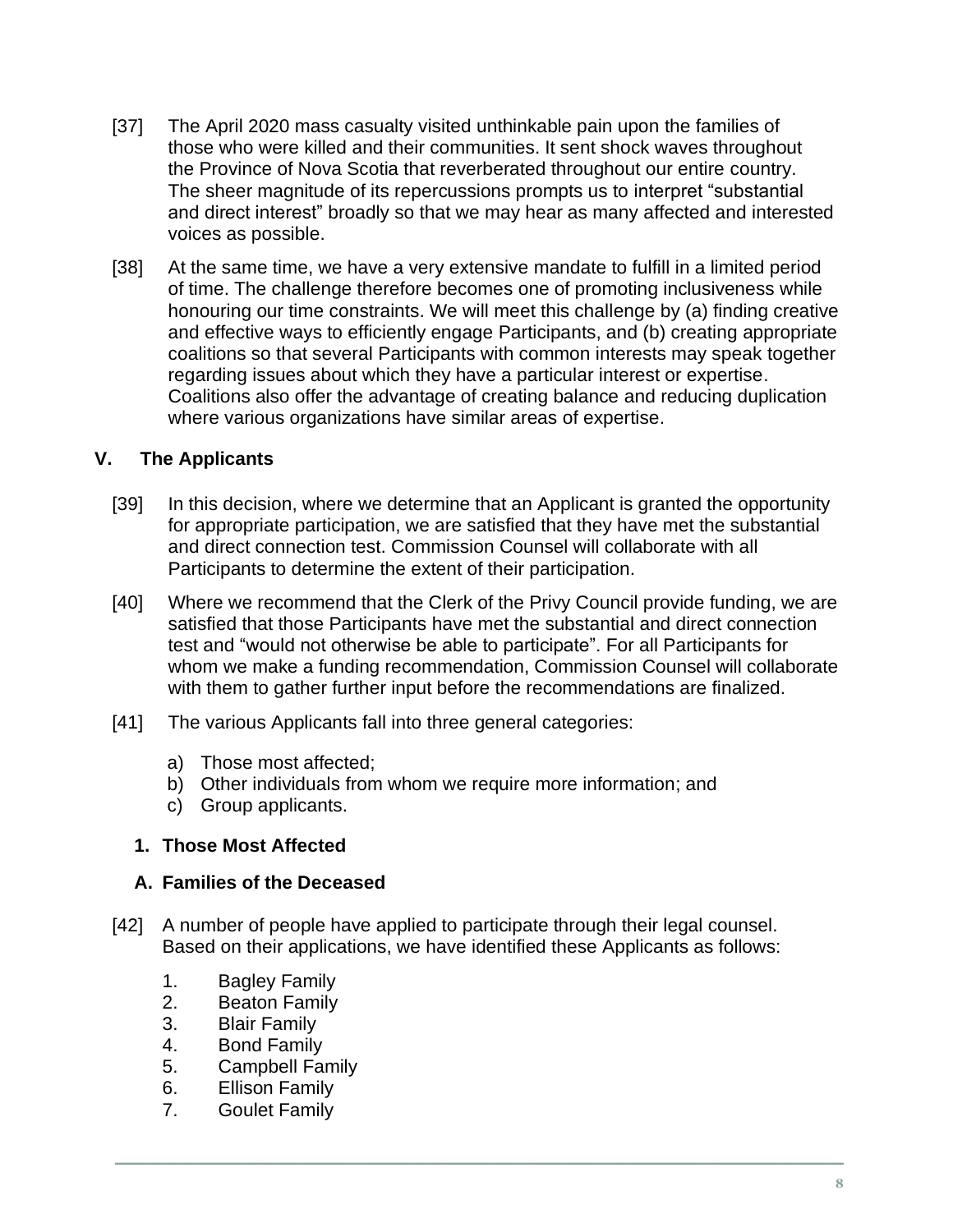- 8. Gulenchyn/Madsen Family
- 9. Jenkins Family
- 10. McCully Family
- 11. McLeod Family
- 12. O'Brien Family
- 13. Oliver/Tuck Family
- 14. Thomas/Zahl Family
- 15. Webber Family

#### <span id="page-8-0"></span>**B. Individuals Currently without Counsel**

- [43] The following Applicants currently do not have Counsel:
	- 16. Beverly Beaton
	- 17. Tara Long
	- 18. Andrew MacDonald

## <span id="page-8-1"></span>**C. Individuals with Counsel**

- [44] A number of people have applied to participate through their legal counsel, who listed them as follows:
	- 19. Lisa Banfield
	- 20. Mallory Colpitts
	- 21. Darrell Currie
	- 22. Adam Fisher
	- 23. Carole Fisher
	- 24. Leon Joudrey
	- 25. Greg Muise
	- 26. Bernie Murphy
	- 27. Deb Thibeault

## **Decision: Those Most Affected**

[45] The Participants listed above have an opportunity for appropriate participation by virtue of the Orders in Council. Most have retained counsel; several have retained the same law firm. That is appropriate and will reduce the cost to the public. All have requested funding and we accept the assertion made in their applications that without funding, they would not otherwise be able to participate in the Commission's process. We therefore recommend funding for all of them.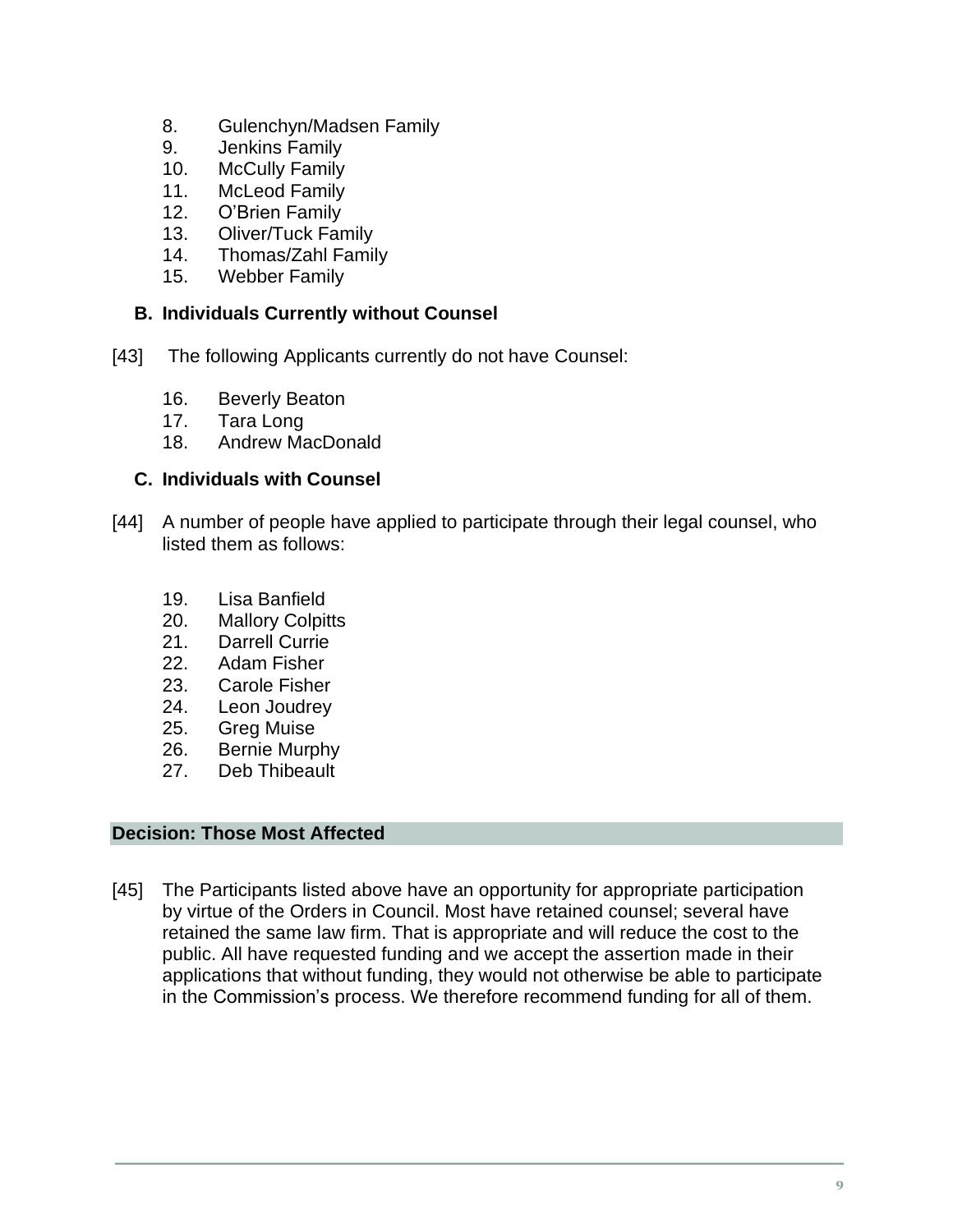## <span id="page-9-0"></span>**2. Other Individual Applicants**

- [46] We have also received applications from the following individuals:
	- 1. **Fonda Smyth** is from the west Colchester County region and states that she has been deeply affected by the mass casualty.
	- 2. **Jenn Gregory** is from Halifax and states that she is friends with two of the victims' families.
	- 3. **Bradley McLellan** is a community member who was in the area of Portapique during the incident.
	- 4. **Nick Cardone** is a registered counselling therapist operating a private practice in Nova Scotia. He would like to share his expertise regarding the gender-based and intimate partner violence aspect of our mandate.
	- 5. **Alan David Schmeglesky** is a resident of British Columbia. His application states that his son was involved in a major RCMP manhunt. He would like to share lessons learned from that experience.
	- 6. **Dr. Anthony Gracey** is a social scientist who researches public inquiries and analyzes transcripts from inquiries. He would like to share his expertise with the Commission.
	- 7. **Dr. Sarah Jodi McDavid** is an instructor at Cape Breton University and the Chair of the Cape Breton Centre for Sexual Health. She would like to share her expertise regarding the gender-based and intimate partner violence aspect of our mandate.
	- 8. **Marlene Gibbons** was born and raised in Nova Scotia. She has a Masters in Project Management, with an expertise in data analysis. She believes she can offer a unique perspective in analyzing the circumstances of this mass casualty.
	- 9. **Raymond Ridgeway** states that he is retired from the Canadian Army and has been involved with the responsible and careful use of firearms throughout his life.
	- 10.**Ricky Osborne** is a resident of Nova Scotia who believes he has a unique perspective on gun violence in Canada.
	- 11.**Eleanor Cowan** is a retired teacher who would like to offer her perspective on the gender-based and intimate partner violence aspect of our mandate.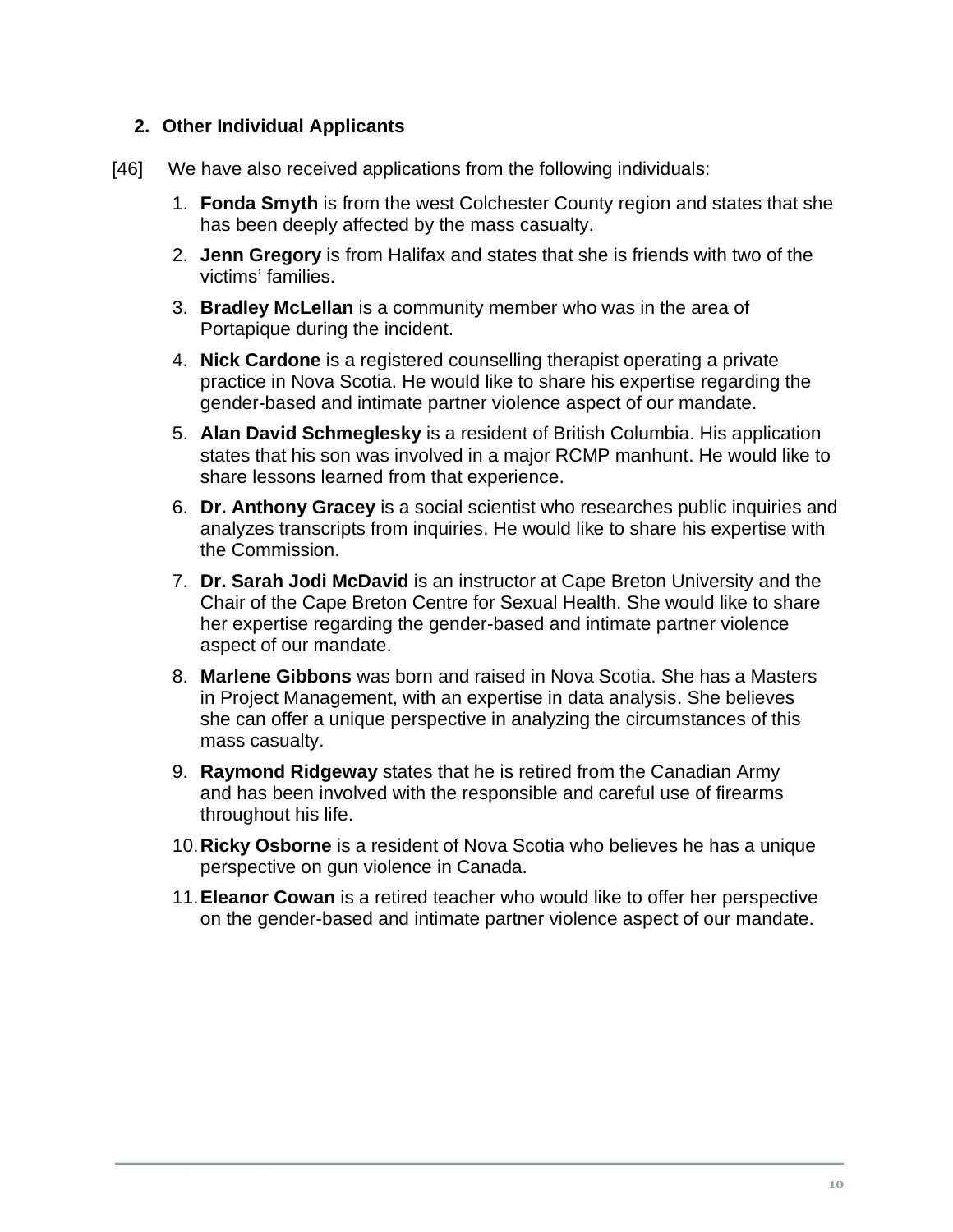[47] We very much appreciate the interest these eleven Applicants have expressed in our Commission. However, we require more information from them to better assess their potential contribution. We therefore invite them to provide a written submission with more details about how they propose to participate. So that this may be accomplished efficiently, we would direct that this submission be limited to a maximum of 1500 words and provided to the Commission by email to [participation@masscasualtycommission.ca](mailto:participation@masscasualtycommission.ca) within two weeks of the date of this decision.

## <span id="page-10-0"></span>**3. Group Applicants**

- [48] A number of groups and organizations applied for an opportunity to participate in the Commission's process based upon their interest in various aspects of the mandate. They include some based in Nova Scotia and some based in other parts of the country. Some are grassroots organizations while others are national in scope.
- [49] In order to ensure an expeditious review of the issues in the mandate while making the best use of government funding, we have grouped some Applicants into coalitions. If these coalitions prove to be unworkable, we would be prepared to hear further from them. However, our funding recommendations are premised on these coalitions.
- [50] We have categorized these group Applicants according to their purpose, focus and characteristics as follows:
	- A. Victim Advocacy Organizations
	- B. Health-Related Organizations
	- C. Firearm Organizations
	- D. Justice Organizations
	- E. Gender-Based Organizations
	- F. Police-Related Organizations

#### <span id="page-10-1"></span>**A. Victim Advocacy Organizations**

#### *1. Canadian Resource Centre for Victims of Crime (CRCVC)*

[51] The Canadian Resource Centre for Victims of Crime (CRCVC) describes itself as a national not-for-profit organization providing emotional support and advocacy for survivors of violent crimes, including Canadians impacted by terrorism and mass casualties. It grounds its work in trauma-informed care and a victim-centred approach. It has decades of experience and knowledge on best practices, strengths and the weaknesses or gaps in the provision of victim support to Canadians involved in mass casualty/mass fatality incidents.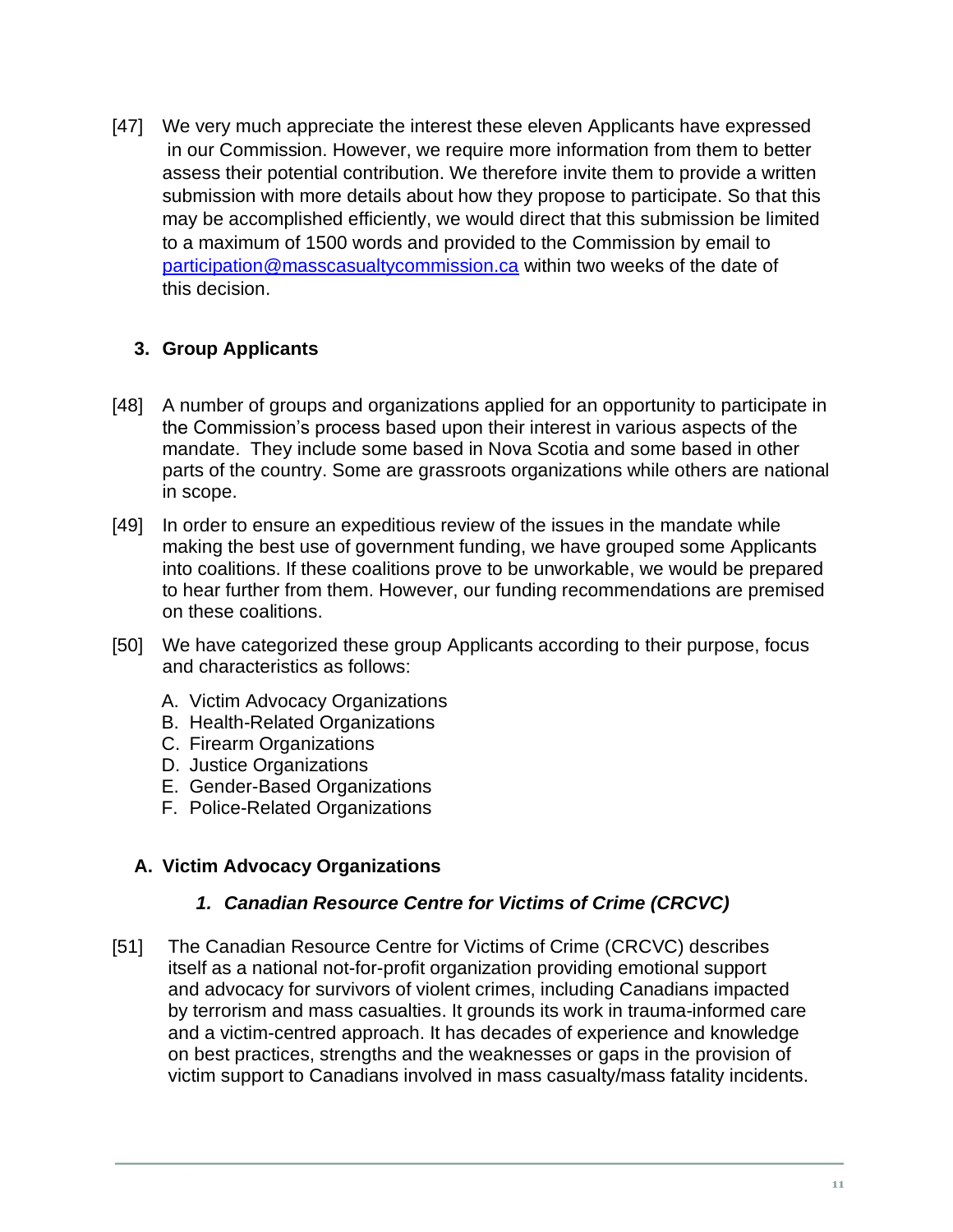## *2. Canadian Association of Chiefs of Police - National Working Group Supporting Victims of Terrorism and Mass Violence (CACP NWG)*

- [52] The Canadian Association of Chiefs of Police (CACP) has represented policing interests since 1905, dedicating its efforts to "efficient law enforcement and to the protection and security of the people of Canada". The CACP accomplishes its work through a variety of working groups and committees and by actively liaising with all levels of government. While the CACP proper did not apply to participate, its National Working Group, *Supporting Victims of Terrorism and Mass Violence* ("CACP NWG"), has done so.
- [53] The CACP NWG was established in recognition of the need for, and value of, developing a victim-centred response to terrorism, mass violence, and mass casualty tragedies. It includes representatives from police services across Canada with a common aim to develop frameworks and programs to optimize a victim-centred response to mass violence and terrorist events. A central focus of its work involves the identification and refinement of trauma-informed models aimed at informing, supporting, and engaging victims, families, survivors, first responders, communities and all those impacted, while also upholding the rights and dignity of all persons.

## *3. Office of the Federal Ombudsman for Victims of Crime (OFOVC)*

- [54] The Office of the Federal Ombudsman for Victims of Crime (OFOVC) independently reviews complaints about government programs or services supporting victims of crime. Part of its function includes recommending solutions or proposing changes to laws, programs or policies to improve how victims are treated across the criminal justice system at the federal level. Its work is victimcentred and evidence and trauma-informed. Some work of the OFOVC includes:
	- Engaging in work to support survivors of mass violence incidents;
	- Engaging with police officers to encourage them to use trauma-informed approaches in their work to prioritize victims' needs and well-being;
	- Engaging with survivors of gender-based and intimate partner violence and make recommendations related to violence prevention;
	- Engaging with stakeholders, victims and survivors related to gun violence;
	- Engaging with key stakeholders and knowledge holders, through the Indigenous advisory circle, in areas of gender-based and intimate partner violence, victimization, and trauma;
	- Increasing the respect of victims' rights and support improved responses;
	- Working to address the use of firearms in gender-based and intimate partner violence; and
	- Making recommendations to Canada's Chief Public Health Officer related to prevention strategies for community safety to address the heightened instances of domestic violence experienced during COVID-19.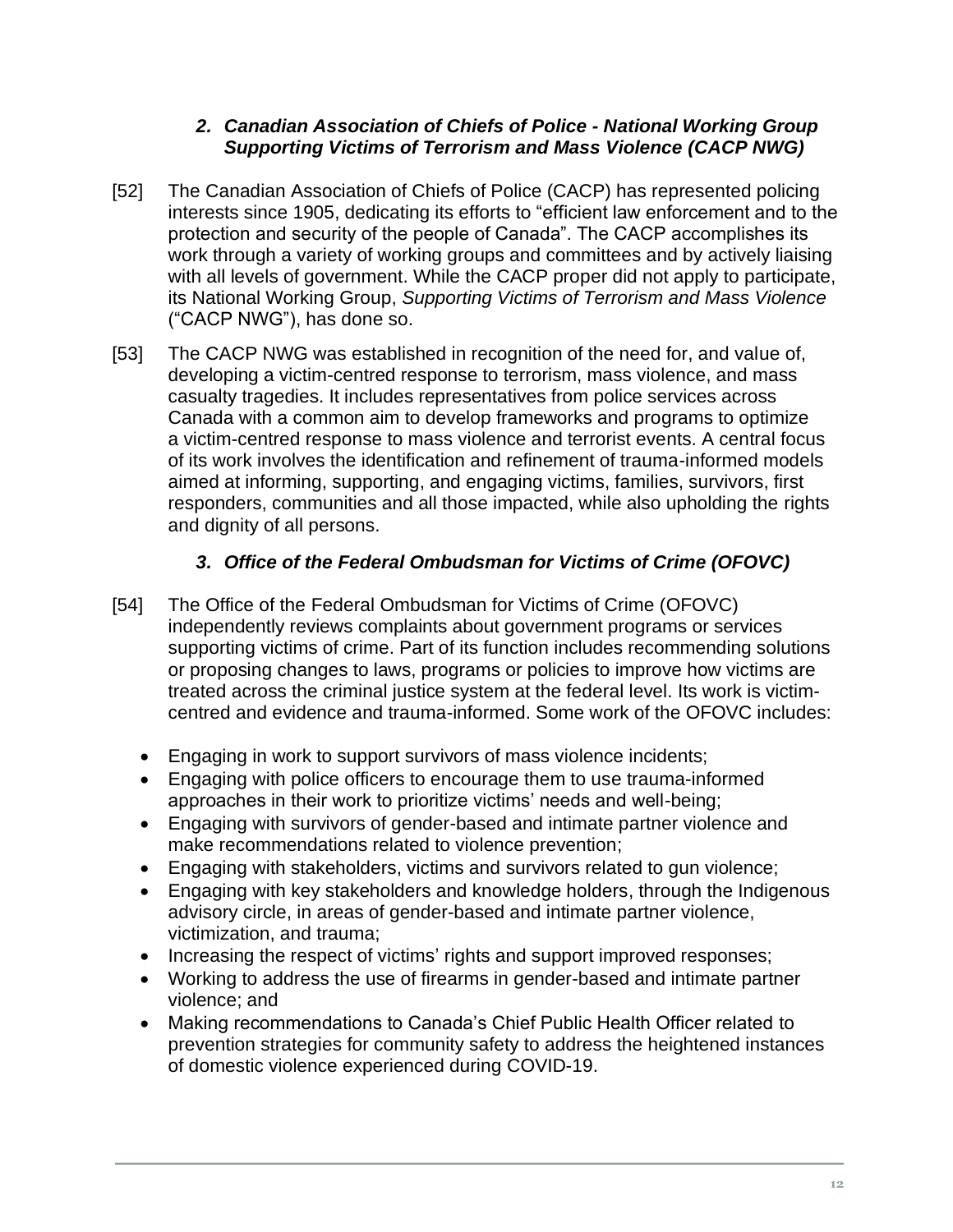#### **Decision: Victim Advocacy Organizations**

- [55] The CRCVC, the OFOVC and the CACP NWG are well placed to assist the Commission as Participants, given their extensive experience in supporting victims of mass casualties. Furthermore, because of their common experience, they shall form a coalition to assist the Commission in understanding the relationships among police, government and victims of mass casualties. They could do so in a variety of ways including preparing expert reports and participating in roundtable discussions.
- [56] The CRCVC has requested, and we recommend, that its participation be funded.

## <span id="page-12-0"></span>**B. Health-Related Organizations**

## *1. Nova Scotia Nurses Union (NSNU)*

- [57] The Nova Scotia Nurses (NSNU) represents nearly 8000 nurses. Many, as community-based and emergency department nurses, are directly impacted by this mass casualty. The NSNU has played a key role in shaping policies to address workplace safety and they characterize their potential contribution this way.
- [58] The NSNU says that violence in the community has an impact on those who provide care, including their member nurses and they want to participate to share this perspective with the aim of preventing future violence.
- [59] The NSNU represents the views of nurses working in community and can speak specifically about those experiences and perspectives.

## *2. Nova Scotia Government and General Employees Union (NSGEU)*

- [60] The Nova Scotia Government and General Employees (NSGEU) is the largest union in Nova Scotia with 30,000 members. The NSGEU has a history of participating in public inquiries involving the health and safety of its members. The NSGEU states that one of its members, Kristen Beaton, was killed in the mass casualty while on duty as a Homecare Worker. It further states that many other members of the NSGEU who live and work in the same geographic area were exposed to the events and were deeply traumatized.
- [61] The NSGEU represents a number of occupational groups whose work is included in the mandate of the Commission including: 720 Homecare Workers, 170 employees of the Victorian Order of Nurses (VON), employees of the Emergency Management Office, Forensic Technicians and Medical Investigators, Cape Breton Regional Police Service and wide range of employees in Acute Care, Nova Scotia Health Authority and the IWK Health Centre. The NSGEU says that its involvement with a large number of workers in a broad range of work places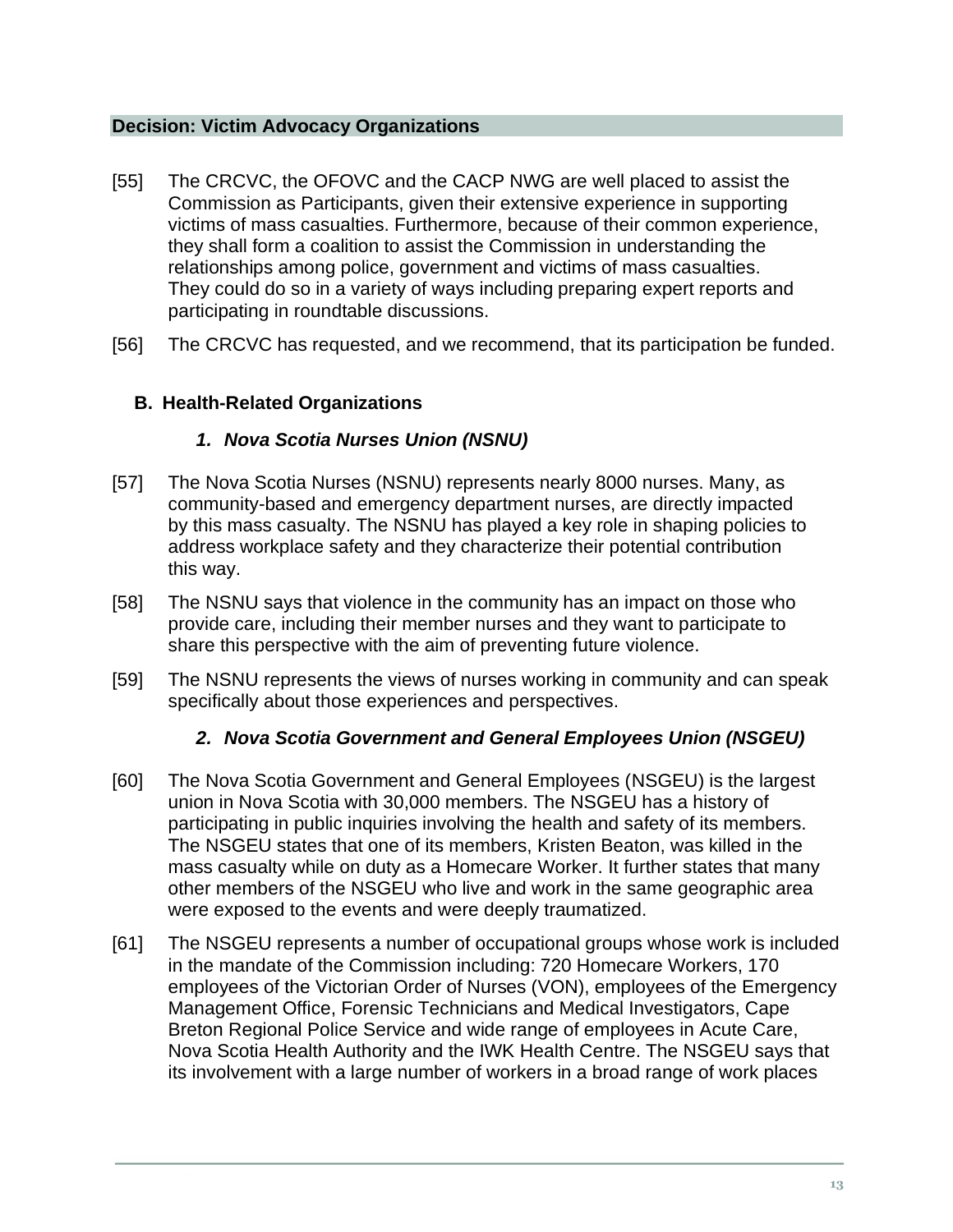involving different kinds of risk gives them a unique perspective on many matters of interest to the Inquiry.

## *3. Along the Shore Health Board (ATSHB)*

[62] The "Along the Shore Health Board" ("ATSHB") is the volunteer Community Health Board that serves the area from Onslow to Five Islands, Nova Scotia. As the Community Health Board supporting the geographic communities most affected by the events of April 18 and 19, 2020, the ATSHB has applied to participate in order to share what it has learned about the events themselves and the ongoing impacts on the individuals, children, and families that make up their community.

## **Decision: Health-Related Organizations**

- [63] Each of the NSNU, the NSGEU and the ATSHB are well positioned to assist the Commission with its mandate. As on the ground community-based organizations with vast experience, they can contribute significantly with recommendations on how to keep our communities safer and healthier.
- [64] As Participants, they may engage the Commission in a variety of ways, including preparing expert reports, attending community sessions and participating in roundtable discussions.
- [65] Given the importance of their respective contributions and the breadth of their memberships, each may participate individually.

## <span id="page-13-0"></span>**C. Firearm Organizations**

## *1. Canadian Coalition for Gun Control (CCGC)*

[66] The Canadian Coalition for Gun Control (CCGC) describes themselves as "the leading voice on firearm control in Canada. It is a globally recognized non-profit organization that has worked to reduce firearm death, injury and crime for thirty years. […] The [CCGC] is supported by over 200 organizations that represent diverse interests, including: victims, women, physicians, lawyers, religious communities, universities, municipal governments, and law enforcement."

## *2. Canadian Coalition for Firearms Rights (CCFR)*

[67] In their application, the Canadian Coalition for Firearms Rights (CCFR) notes that they "bring high level expertise in firearms, firearms policy, regulation, and community opinions." Their website describes a volunteer organization that represents the Canadian firearm owning community. Their vision is to maintain, protect and promote private firearm ownership.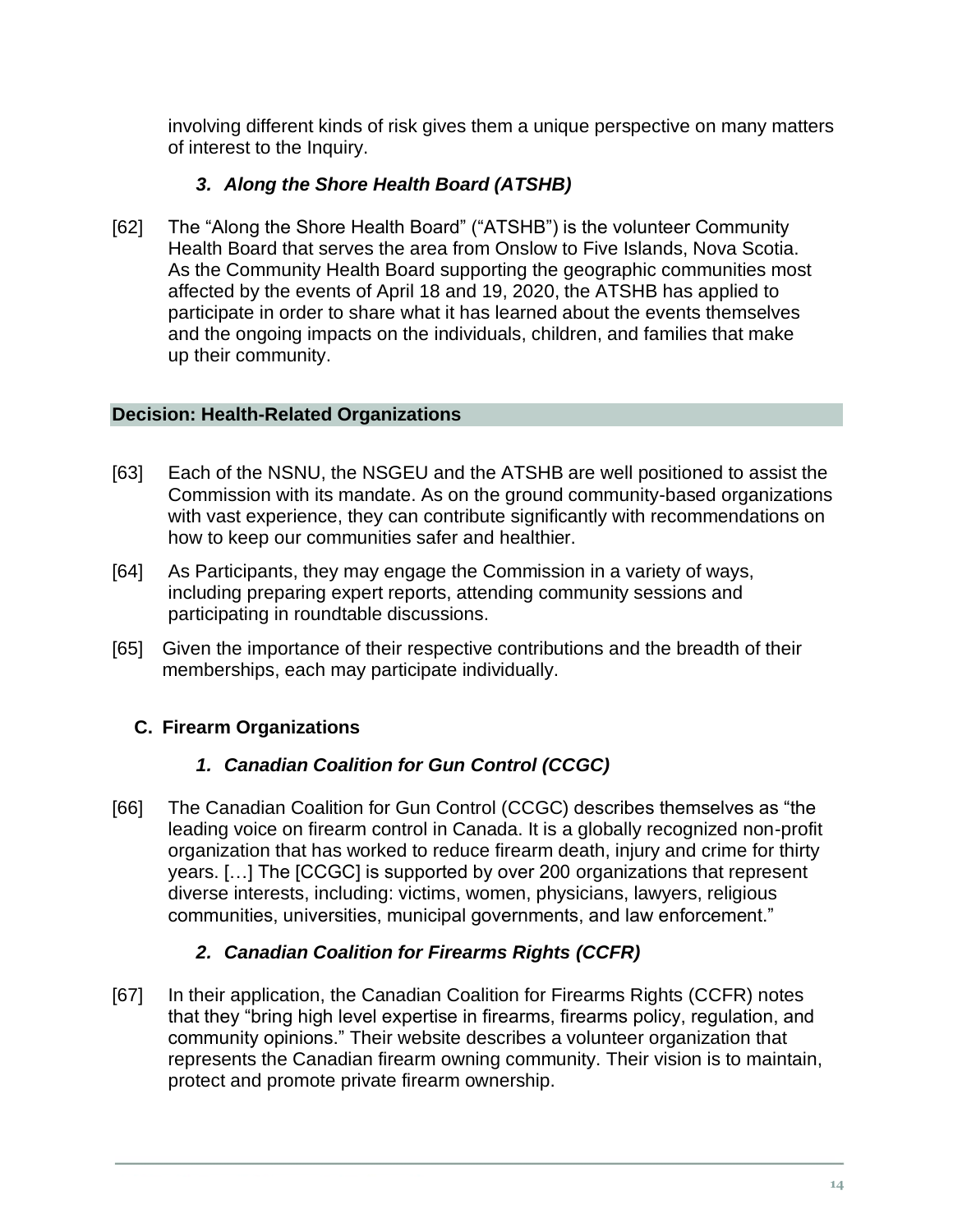#### **Decision: Firearms Organizations**

- [68] The use of firearms represents an important aspect of our mandate. The CCGC and the CCFR can contribute to this work in an informative and balanced way. They are granted the right to participate on those aspects of our mandate dealing with the use of firearms. This can be done in a variety of ways, including providing expert reports and participating in expert roundtable discussions.
- [69] The CCGC has requested, and we recommend, that its participation be funded.

## <span id="page-14-0"></span>**D. Justice Organizations**

## *1. BC Civil Liberties Association (BCCLA)*

[70] In their application, the BC Civil Liberties Association (BCCLA) says they are the "oldest and most active civil liberties and human rights group in Canada." In existence for more than 50 years, they are a non-partisan, charitable society based in British Columbia, but their work has a national scope with legal interventions and law reform advocacy in multiple jurisdictions and at various appellate courts. The BCCLA has a unique perspective and expertise related to how powers of law enforcement agencies may be open to abuse, including how information is shared with other public entities such as Canadian Border Services Agency and intelligence bodies.

## *2. East Coast Prison Justice Society (ECPJS)*

[71] Based in Halifax, East Coast Prison Justice Society (ECPJS) is a non-profit, mainly volunteer-run, organization comprised of a collaborative group of individuals and organizations helping criminalized and imprisoned individuals. It does so through advocacy, research, scholarship, legal support, education, public service, and the provision of grassroots services. In recent years, its work has focused primarily in four main areas: (i) jails and prisons; (ii) correctional health; (iii) policing, and (iv) fatality inquiries.

## *3. Nova Scotia Legal Aid (NSLA)*

[72] Nova Scotia Legal Aid (NSLA) represents people charged in criminal matters and people who are victims of violence in the areas of family, social justice and criminal law. NSLA participates in many different aspects of the justice system. Its application states that it is "uniquely situated to provide information on police decisions and behaviours during investigation, response to domestic violence situations, the court and other responses, as well as process in all stages of criminal, family and social justice proceedings."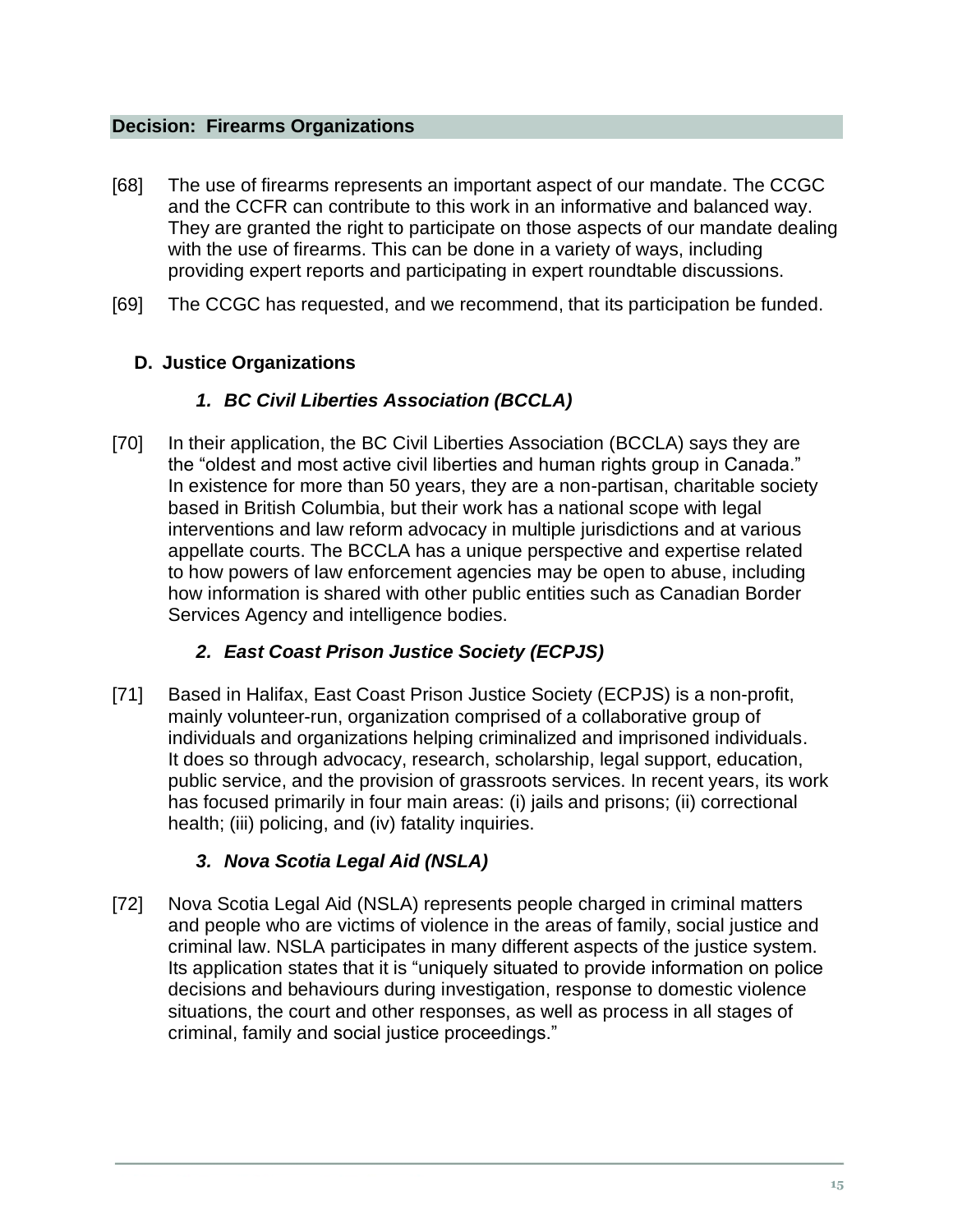#### **Decision: Justice Organizations**

- [73] BCCLA and ECPJS are granted the opportunity to participate in the Commission's process as a coalition.
- [74] These two organizations have requested, and we recommend, that their participation be funded.
- [75] NSLA has the potential to make a similar contribution but from a unique perspective. It therefore is granted a separate opportunity to participate in the Commission's process.

#### <span id="page-15-0"></span>**E. Gender-Based Organizations**

## *1. Avalon Sexual Assault Centre (Avalon)*

[76] Avalon Sexual Assault Centre (Avalon) is a Halifax-based non-profit that has been engaged in community-based work to eliminate sexualized and genderbased violence since 1983. Its staff includes professional counsellors, educators, health practitioners and activists who provide various front-line services to victims and survivors of gender-based violence.

## *2. Women's Legal Education and Action Fund (LEAF)*

- [77] The Women's Legal Education and Action Fund (LEAF) is a national, non-profit organization and registered charity founded in April 1985 to advance the equality rights of women and girls in Canada as guaranteed by the *Canadian Charter of Rights and Freedoms*. LEAF uses litigation, law reform, and public education as tools to push for substantive gender equality.
- [78] LEAF has a particular interest in participating in any community, expert, and institutional proceedings, and in policy roundtables. LEAF has a long history of working in coalition with other organizations.

## *3. Feminists Fighting Femicide (FFF)*

[79] Feminists Fighting Femicide (FFF) is an *ad hoc* group of Nova Scotia women, formed in response to the mass casualty. They work to support survivors of male violence.

## *4. Persons Against Non-State Torture (PANST)*

[80] Persons Against Non-State Torture (PANST) describes itself as supporting women who disclose and/or survive acts of torture and trafficking perpetrated within family relationships.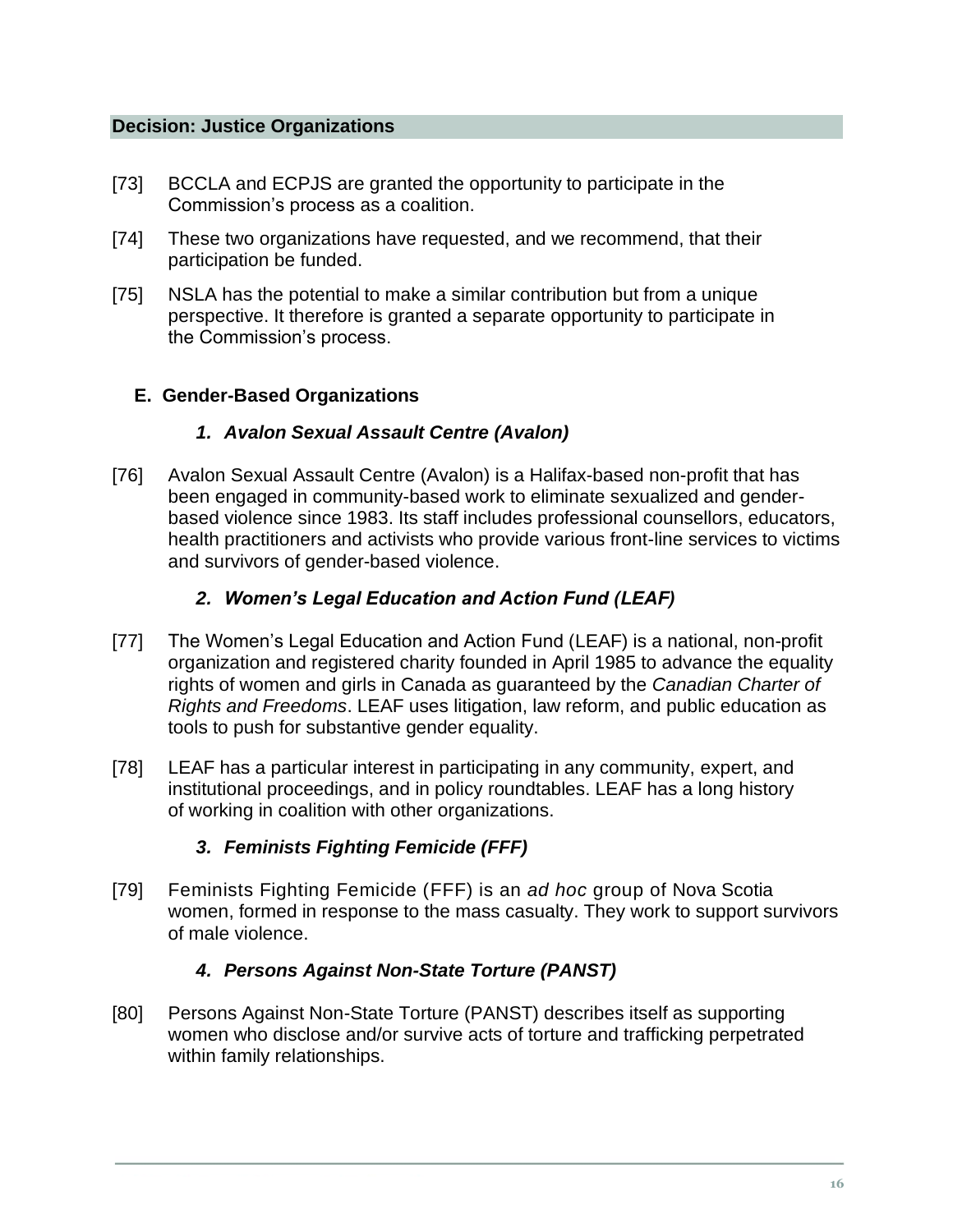[81] PANST seeks the opportunity to participate in policy roundtables on intimate partner violence/gender-based violence or provide written submissions at the close of the proceedings.

## *5. Women's Shelters Canada (WSC)*

- [82] Women's Shelters Canada (WSC) describes itself as "a Pan-Canadian organization with a mission to make ending violence against women (VAW) a priority." A registered charity since 2012, WSC works with its members – the provincial and territorial shelter networks – to ensure that policies, legislation, and regulations are informed by the knowledge and experience of those working in the shelter networks.
- [83] WSC seeks to participate in the Commission's public hearings and roundtable discussions. WSC identifies a common interest with the Transition House Association of Nova Scotia (THANS), which is one of the fifteen full members of WSC.

## *6. Transition House Association of Nova Scotia (THANS)*

[84] Transition House Association of Nova Scotia (THANS) is a registered not-forprofit and charity representing 11 transition houses in Nova Scotia, including two that are designated to serve First Nation communities. These houses provide crisis and transitional services to women and children experiencing violence and abuse. THANS' application outlines the historical role that three of its member organizations (Third Place in Truro, Autumn House in Amherst and Tearmann House in New Glasgow) have played and continue to play in raising awareness, responding to the harms of family violence and intimate partner violence, and creating a network of transition and shelter services to the communities most affected by the events of April 18 and 19, 2020.

#### *7. Be the Peace Institute*

[85] Be the Peace Institute is a non-profit working to address the roots and consequences of gender-based violence and advance systemic change for gender equity and social justice in Nova Scotia.

#### *8. Elizabeth Fry Society of Mainland Nova Scotia (EFMNS)*

[86] Elizabeth Fry Society of Mainland Nova Scotia (EFMNS) is a non-profit, charitable organization that engages with vulnerable women and girls to foster reintegration, rehabilitation, personal empowerment and to address the root causes of criminalization. With locations in both Dartmouth and Truro, EFMNS supports women who are often at a high risk of returning to the cycle of poverty, homelessness and self-harm that can cause criminalization.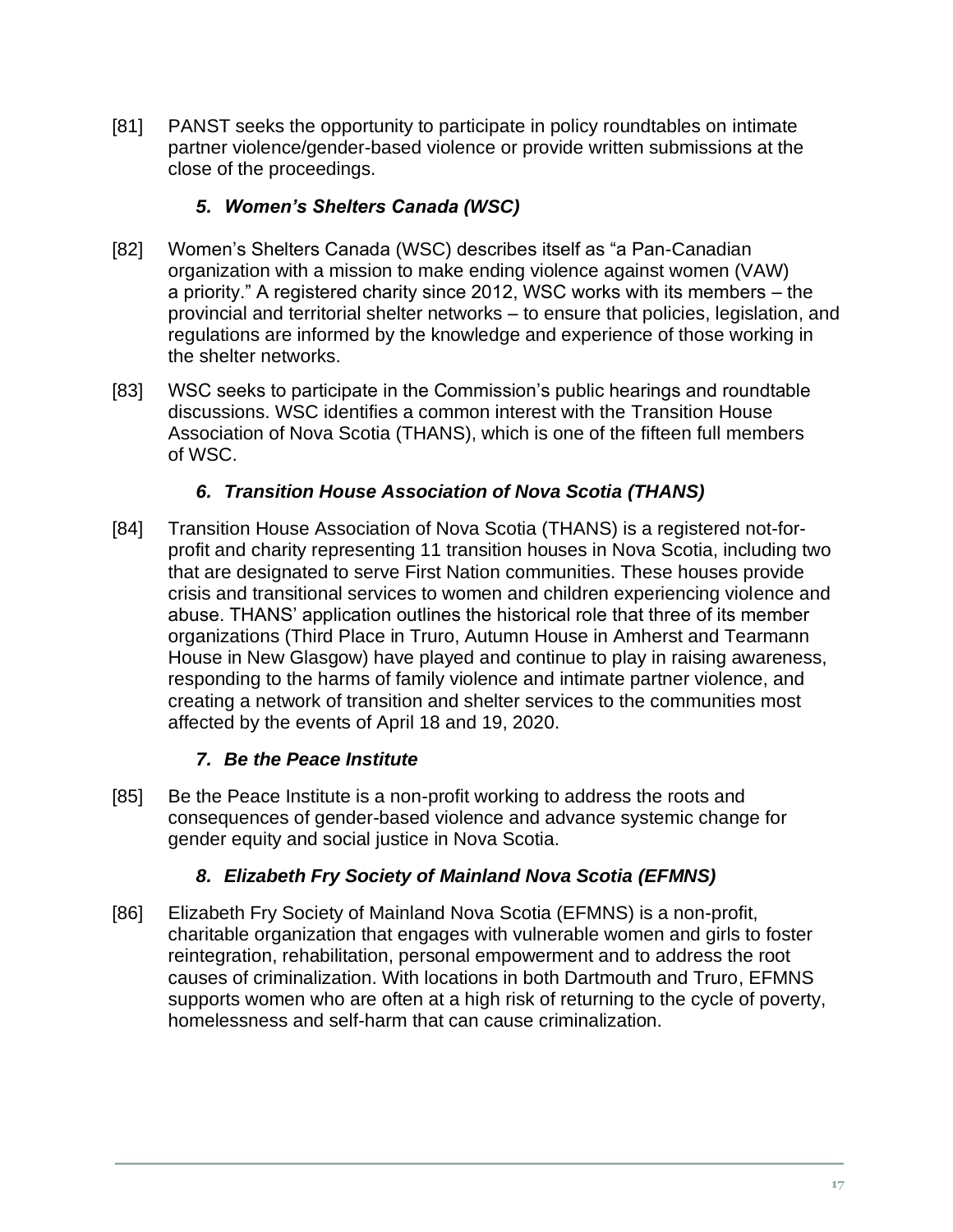### *9. Wellness Within: An Organization for Health & Justice*

- [87] Wellness Within: An Organization for Health and Justice was established in 2012 and incorporated as a registered non-profit in 2017. It is a volunteer-based nonprofit organization. It works for reproductive justice, prison abolition, and health equity. Its members include doulas, nurses, midwives, physicians, social workers, lawyers, students, researchers, writers, educators, and people who have experienced criminalization.
- [88] Wellness Within identifies that it shares common interests and concerns with the Women's Legal Education and Action Fund (LEAF) and Avalon Sexual Assault Centre.

#### **Decision: Gender-Based Organizations**

- [89] All of the gender-based organizations who applied have a genuine concern about the subject matter of the Commission or have an expertise in an area that will be considered by the Commission. Their applications demonstrated a varying degree of ability to satisfy the threshold of a substantial and direct interest in the subject matter of the Inquiry. Some of the organizations indicated that they would be willing to form a coalition with others. We have taken these indications into account and make the following decisions:
	- **I. Women's Legal Education and Action Fund (LEAF), Avalon Sexual Assault Centre and Wellness Within**
- [90] We direct that the Women's Legal Education and Action Fund (LEAF), Avalon Sexual Assault Centre, and Wellness Within form a coalition.
- [91] LEAF and Wellness Within have requested, and we recommend, that their participation be funded.
	- **II. Feminists Fighting Femicide and Persons Against Non-State Torture**
- [92] Feminists Fighting Femicide (FFF) and Persons Against Non-State Torture (PANST) indicated a willingness to work together. We direct that they do so.

#### **III. Women's Shelters Canada, Transition House Association of Nova Scotia and Be the Peace Institute**

[93] We direct that the Women's Shelters Canada (WSC), Transition House Association of Nova Scotia (THANS) and Be the Peace Institute form a coalition.

WSC and THANS have requested, and we recommend, that their participation be funded.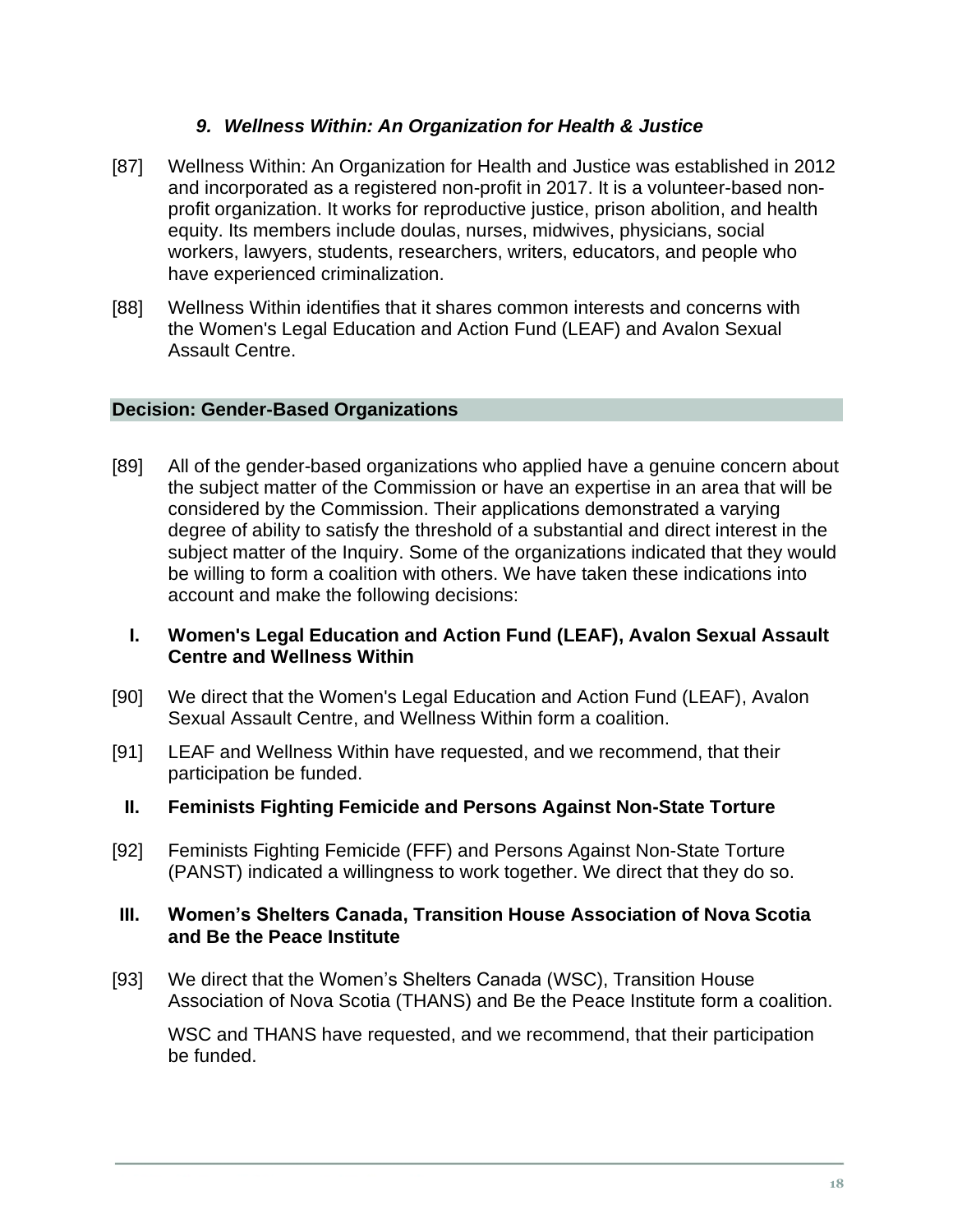## **IV. Elizabeth Fry Society of Mainland Nova Scotia**

- [94] Elizabeth Fry Society of Mainland Nova Scotia (EFMNS) is permitted to provide written submissions regarding the intimate partner violence/gender-based violence aspects of the mandate.
- [95] EFMNS has requested, and we recommend, that its participation be funded.

## <span id="page-18-0"></span>**F. Police-Related Organizations**

## *1. Atlantic Police Association (APA) affiliated*

[96] The Atlantic Police Association (APA) subsumed the former Police Association of Nova Scotia. The APA plays an administrative and advocacy role for unionized municipal police officers, including those from Truro, Amherst, New Glasgow, Westville, Stellarton, and Charlottetown. In its application, the APA states that the members it represents were in a position to provide policing to assist in preventing/limiting this mass casualty.

## *2. Canadian Police Association (CPA)*

[97] The Canadian Police Association (CPA) is a national association that represents police unions and associations including 27 regional chapters at municipal, federal, Aboriginal and provincial levels totaling, approximately 60,000 civilian and sworn members and 160 police services. The CPA claims to be the only organization that has the ability to speak from a national perspective to the operation of front-line police personnel in all types of policing. The CPA has provided expert testimony before Parliamentary Committees and obtained intervener status in judicial proceedings that have a direct impact on the law enforcement sector. Their principal focus is on the role of police officers in the communities that their members serve. The Halifax Regional Police Union, the Amherst Police Association, the Truro Police Association and the Atlantic Police Association are members of the CPA.

## *3. National Police Federation (NPF)*

[98] The National Police Federation (NPF) became the RCMP's sole certified bargaining agent in 2019 for 20,000 regular member, reservists and noncommissioned officers, below the rank of Inspector. Many NPF members were directly involved in the RCMP response to the mass casualty.

## *4. Nova Scotia Chiefs of Police Association (NSCPA)*

[99] The Nova Scotia Chiefs of Police Associations (NSCPA) represents Police Chiefs and the executive and management levels above the rank of noncommissioned officers in all municipal forces in Nova Scotia including military police and other related law enforcement agencies. Commissioned ranking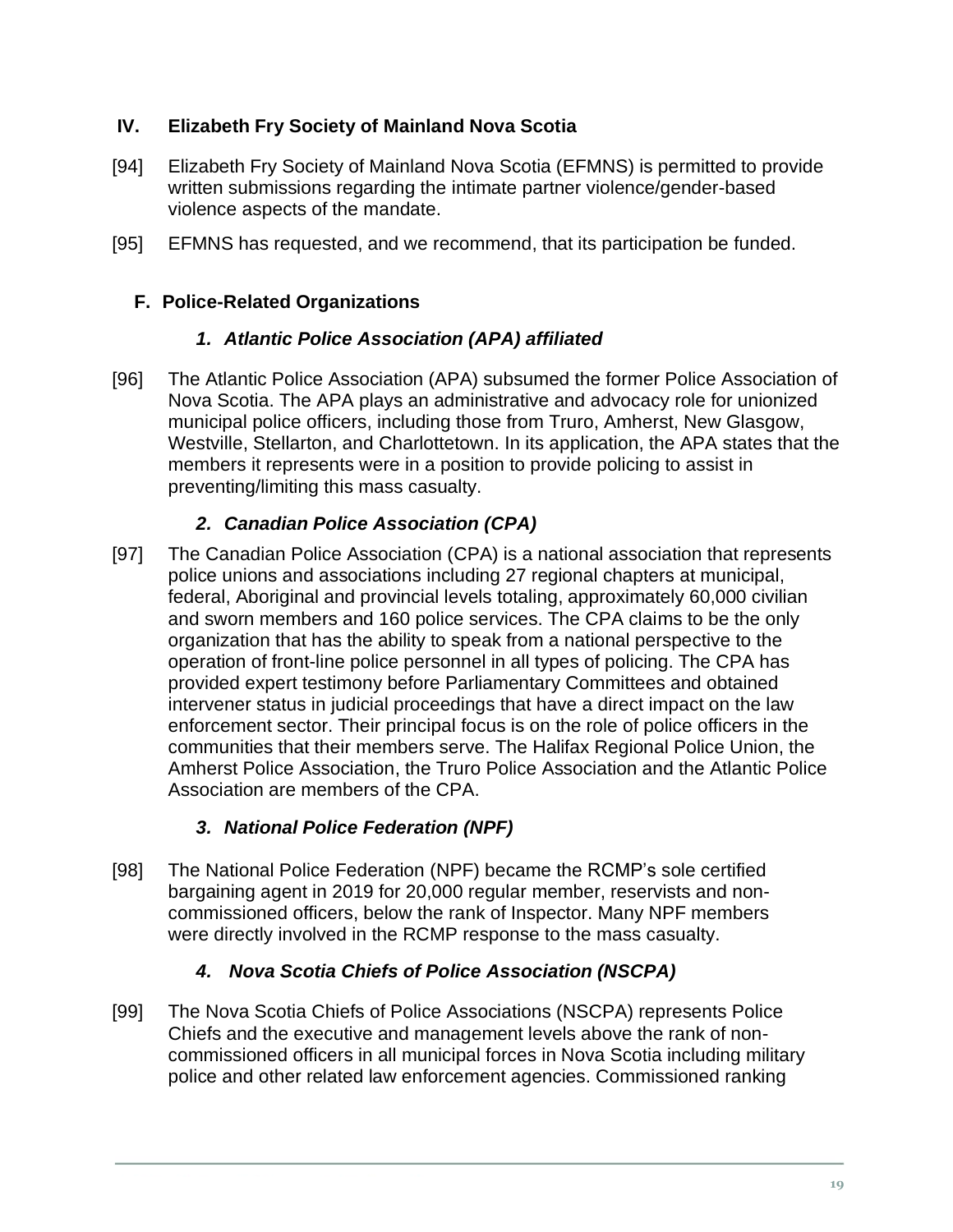officers of the RCMP in Nova Scotia are also invited members. The NSCPA is a member of the Canadian Association of Chiefs of Police.

## *5. RCMP Veterans Association of Nova Scotia (RCMP-VANS)*

[100] RCMP Veterans Association of Nova Scotia (RCMP-VANS) is a division of the National Veterans Association and one of 30 divisions across Canada representing retired RCMP officers. It represents a wealth of policing experience in Nova Scotia and wishes to share its insights with the Commission.

## *6. Truro Police Service (TPS)*

[101] The Truro Police Service (TPS) is a municipal police agency located in Colchester County and TPS has been serving the people of central Nova Scotia since 1875. It provides policing service in the local municipal area and can be described as a mid-sized police agency that provides 24/7 policing coverage and has a variety of human and capital resources and specialized policing skills. Members of the Truro police service were working on April 18 and 19, 2020 and had some involvement in the mass casualty.

## **Decision: Police Related Organizations**

- [102] Policing in rural Nova Scotia is fundamental to our mandate. All six Applicants can offer important perspectives in this regard. Many offer unique perspectives and some were directly involved with this mass casualty. They bring national and local perspectives to our mandate. All six shall participate in the policing aspects of our mandate. While most organizations offer important unique perspectives, those of the APA and the CPA are sufficiently aligned to warrant a coalition, which we direct.
- [103] The APA has requested, and we recommend, that its participation be funded.
- [104] Again, we express our thanks to all of the Applicants who took the time to apply for an opportunity to participate in the Commission process.
- [105] We will now briefly identify our next steps to assist the public in knowing what to expect in the coming months.

## <span id="page-19-0"></span>**VI. Next Steps**

## <span id="page-19-1"></span>**1. COVID-19**

[106] At the outset, we must acknowledge the grim reality that has been and continues to be the COVID-19 pandemic. Since our Orders in Council on October 21, 2020, COVID-19 cases have spiked twice in Nova Scotia; once in November/December 2020 and now again in April/May 2021. This has complicated our work, making it particularly difficult to plan next steps with certainty. Nonetheless, like everyone,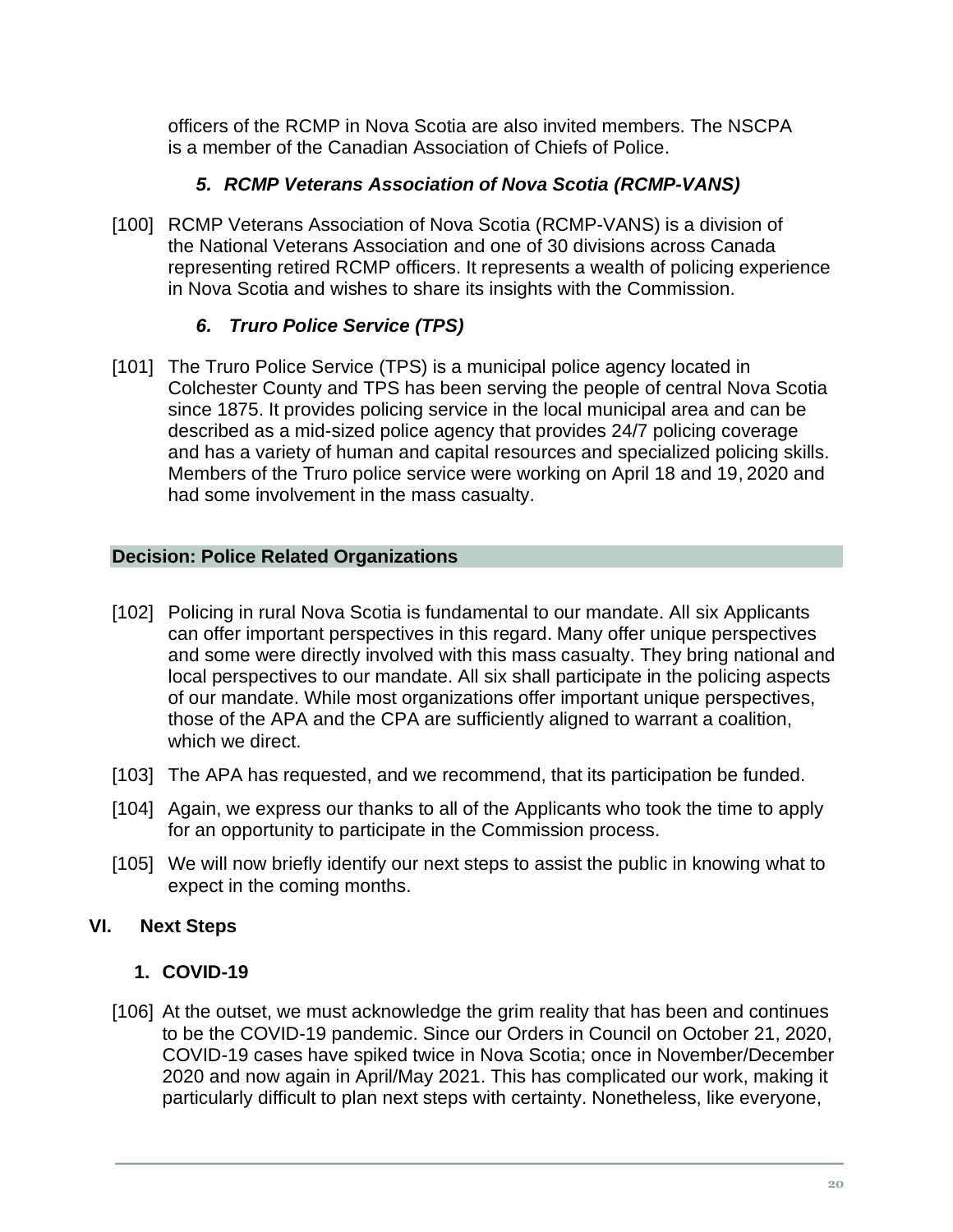we will remain agile and move forward with our mandate as best we can with the use of technology, personal protective equipment and social distancing. Nova Scotians can rest assured that we will proceed with extreme care for everyone's health. Since the first weeks of our mandate, we have coordinated our work with the Chief Medical Officer of Health, Dr. Robert Strang, and his office. We will continue to do so, making sure that we fully understand and fully comply with all applicable protocols.

## <span id="page-20-0"></span>**2. Investigation into What Happened on April 18 and 19, 2020**

[107] Our most pressing priority is to determine exactly what happened on April 18 and 19 of last year. We recognize that those most affected and the public generally are looking for and deserve answers. To this end, our investigative and legal teams will continue to review thousands of documents, interview witnesses (with the collaboration of our Community Liaison and Mental Health teams) and otherwise pursue this important part of the Commission mandate.

#### <span id="page-20-1"></span>**3. Continued Engagement with Those Most Affected**

[108] While many contingencies remain, in the coming months we expect to continue our engagement with the individuals, organizations and communities most affected.

#### <span id="page-20-2"></span>**4. Research and Policy**

[109] Our mandate requires us to make recommendations that could help protect communities in the future. This means that our work has a very important research and policy component, helping us to take the information gathered in the investigation and inform our ability to make meaningful recommendations. To this end, our research and policy team will review the factual record and relevant policies and procedures and with our direction, commission expert reports and conduct various roundtable proceedings with experts and community leaders. This work will be evidence-based, and will be balanced so that all sides of the various issues are heard. This work has already begun and is integral to our proceedings.

#### <span id="page-20-3"></span>**5. Rules of Practice and Procedure**

[110] We are in the process of completing Rules of Practice and Procedure, in addition to those relating to this participation process (which have already been published on our website). Participants will have the opportunity to provide input on the draft Rules before they are formally adopted and posted on our website.

#### <span id="page-20-4"></span>**6. Commission Proceedings**

[111] Following the issuance of this decision, Commission Counsel will engage Participants on the parameters of their respective participation and the types of proceedings that will best accommodate their contribution to the mandate of the Mass Casualty Commission.